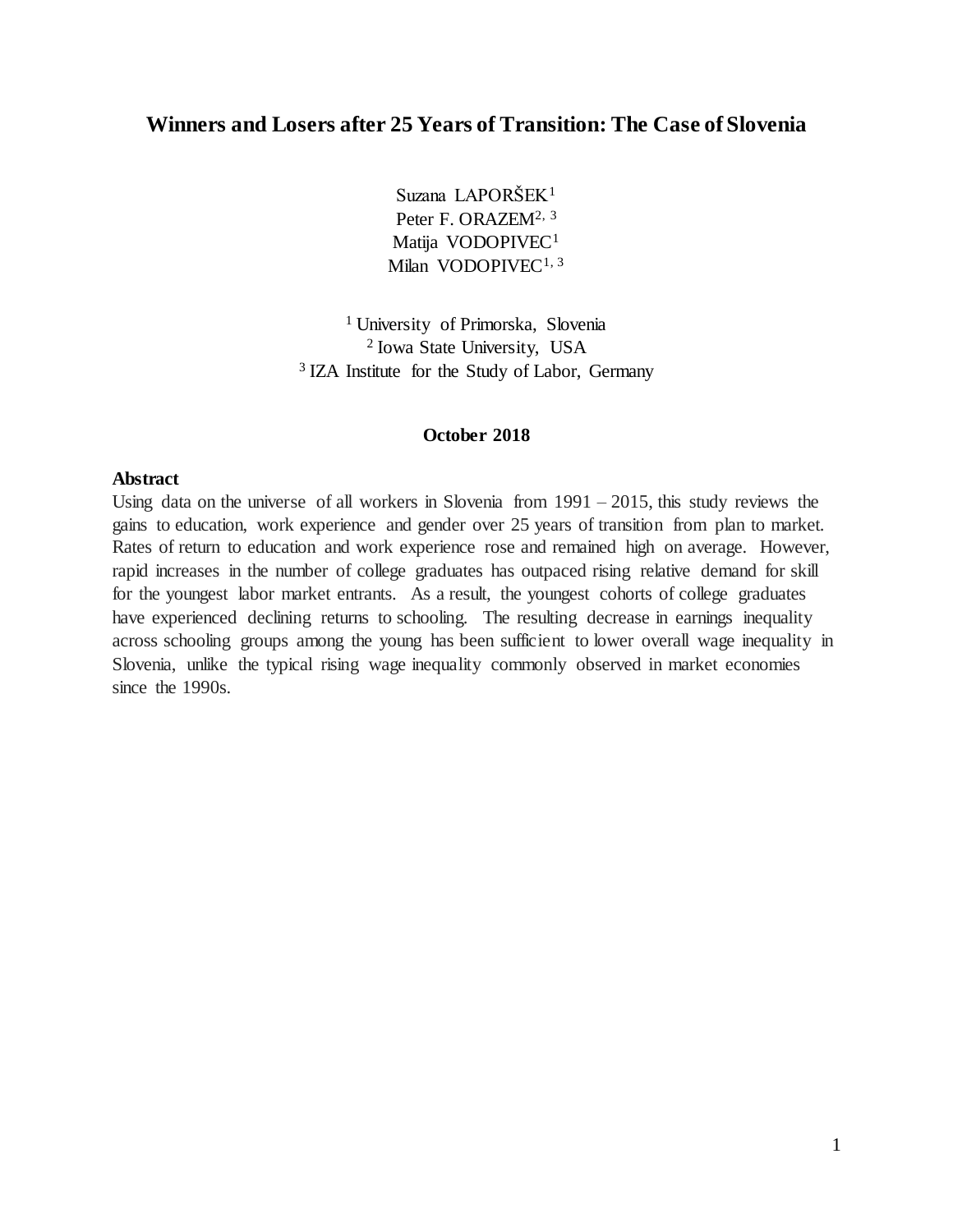## **Winners and Losers after 25 Years of Transition: The Case of Slovenia 1. Introduction**

Under the Yugoslav system of worker self-management, the central government set the firm's "socially warranted" wage bill and then the workers determined the distribution of the wage bill among the employees. The centrally determined wage bills dampened the relationship between firm profitability or worker productivity and worker wages, raising the wage bill relative to performance in less successful firms and lowering the wage bill in more efficient enterprises. Because this system meant that inefficient firms would have insufficient revenues to cover their costs, the government used a system of discretionary taxes that transfered income from profitable firms to subsidize the wage bills of unprofitable firms.

While wages within firms were potentially influenced by relative worker productivity, the actual wage assignment was subject to worker referenda that ensured an unusually small variation in pay across workers. As a result, the Yugoslav market was characterized by a very compressed pay structure. For example, workers with 20 years of tenure with the firm were paid just 6.2 % more than entry-level workers. In U.S. firms, workers with 20 years of tenure were paid a 34% wage premium.<sup>1</sup>

The Yugoslav pay structure divorced worker pay from worker productivity. In contrast, pay structures in market systems set wages equal to worker marginal revenue products. By transferring pay from the most productive workers and firms to their less productive counterparts, the Yugoslav system was designed to reward inefficiency. Liberalization of the Yugoslav system began in 1989 with the elimination of the centrally set wage bills and the interfirm transfers through discretionary taxes. This allowed wages to follow productivity, and relative wages adjusted rapidly.

 $\overline{a}$ 

<sup>&</sup>lt;sup>1</sup> Orazem and Vodopivec (1995).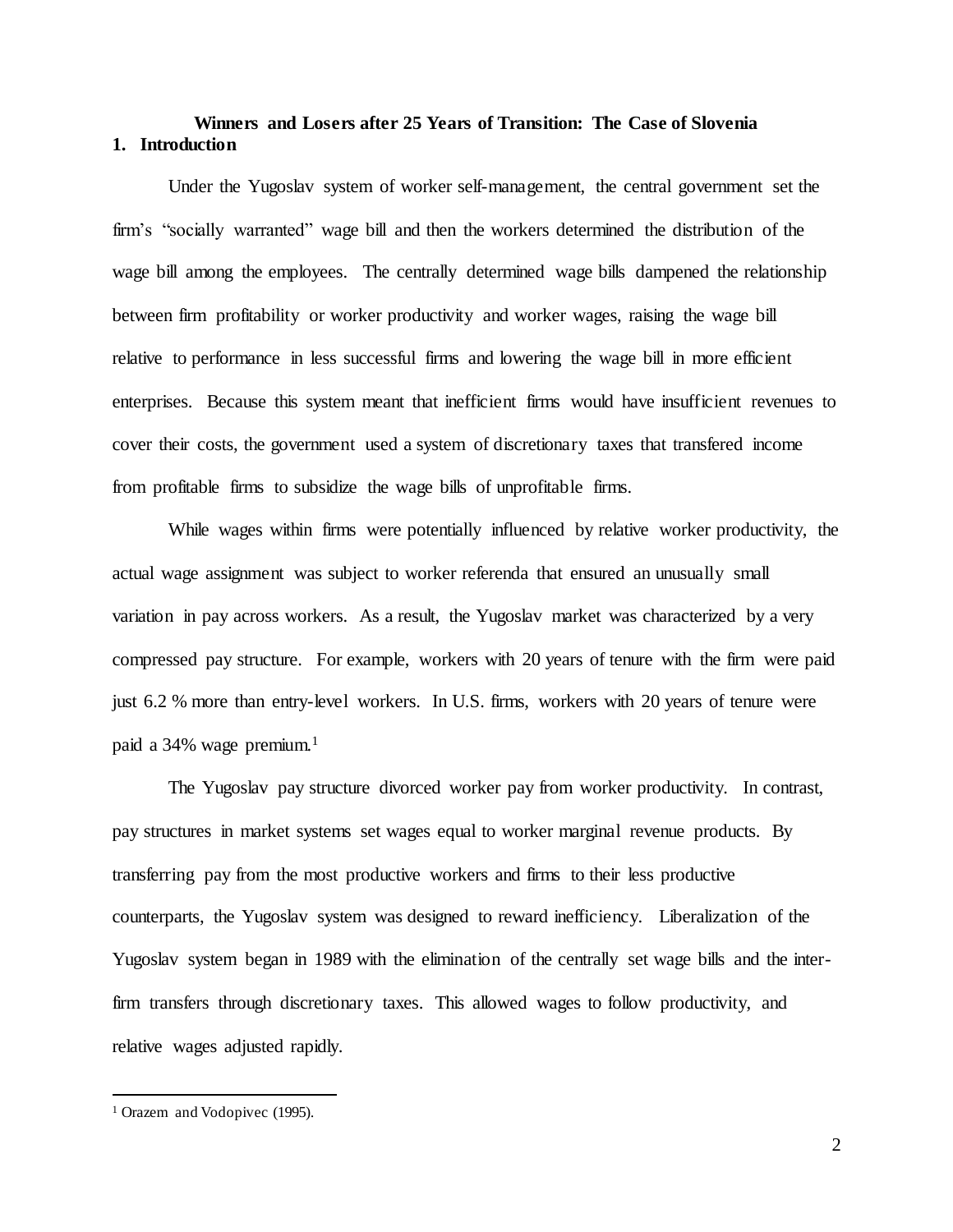There are three reasons that inequality should have increased with the transition to market. The first is that by disabling the previous system that transferred income from the most to the least productive, inequality should rise. In Slovenia, Orazem and Vodopivec (1995) showed that by 1991, very early in the transition from the planned system to a more marketoriented economy, there was a rapid increase in relative incomes of the most educated and experienced. In addition, the transition tended to favor women, in part because the subsidies to heavy industry and state-owned enterprises were discontinued, and these sectors atypically employed men.<sup>2</sup> Orazem and Vodopivec (1995) showed that these changes initially resulted in rising inequality in Slovenia.

A second source of rising inequality would be that transition should have increased the demand for managerial skills. Schultz (1975) posited that human capital was most valuable during periods of disequilibria. He argued that the returns to skill would be low in traditional subsistence economies. There was little scope for managerial decisions in economies lacking technical change and with limited exposure to markets. Similarly, planned systems that suppress variation in prices and wages, and that set production and input allocations centrally remove the need for managerial judgment. However, in market systems with constant exposure to input, output, technology and price shocks, human capital is in greatest demand.

The transition from plan to market represents one of the largest economic disruptions since World War II. Relative wages adjusted accordingly across all the transition economies. As shown by Fleisher *et al* (2005), relative returns to schooling which had averaged around 3% per year of schooling before transition, rapidly approached the returns found in market systems.

l

<sup>&</sup>lt;sup>2</sup> It should be noted that the gains were relative and not absolute, as the transition was accompanied by a severe recession related to the combined influences of the political and economic transitions, the costs of setting up the newly formed Government of Slovenia, and the disruption of trade flows related to the Balkan Wars.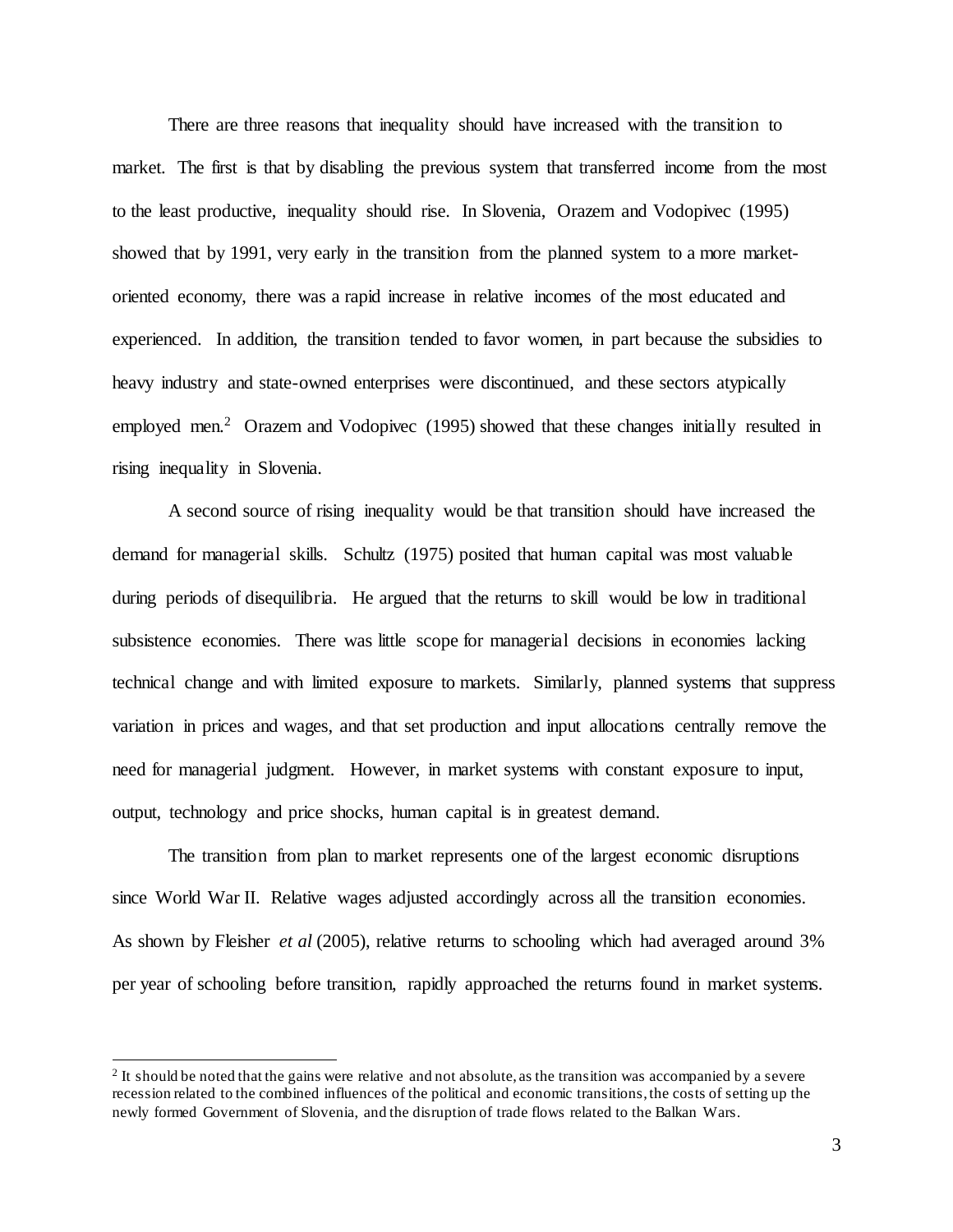In fact, across both developed and developing economies, freer economic institutions are associated with higher returns to human capital (King *et al*, 2012). As shown by Lehmann and Muravyev (2012), the substantial differences in labor market outcomes across transition economies are affected by the flexibility of their labor market institutions. Employment protection, active labor market policies and tax wedges all have some ability to change employment and unemployment rates.

The third source of inequality is that the transition coincided with another common shock faced by all industrialized economies, the steady growth of technologies that increased demand for skilled workers relative to less skilled workers (Katz and Murphy, 1992). The complementarity between capital and skill has led to progressive increases in the wages of college graduates relative to high school educated workers. This has led to rising inequality in most of the OECD countries. Rising returns to skill explain two-thirds of the increase in inequality in the U.S. (Goldin and Katz, 2007) and one-third in the OECD (Dabla-Norris, 2015). As a result, inequality rose since the 1980s in 21 of 23 OECD economies for which comparable data was available (Cingano, 2014).

We would expect that Slovenia, experiencing both the transition to market systems that set pay more closely to productivity, the rising demand for managerial skills, and the progressive exposure to skill-biased technical change, would be experiencing rising inequality as well. But after the recovery from the 1991 recession, the exact opposite has happened (Figure 1A). Inequality has steadily fallen despite the many forces pushing in the opposite direction. Slovenia is not unique in this respect: in approximately half of European transition economies with available data, inequality has fallen over the past 25 years (Figure 1B).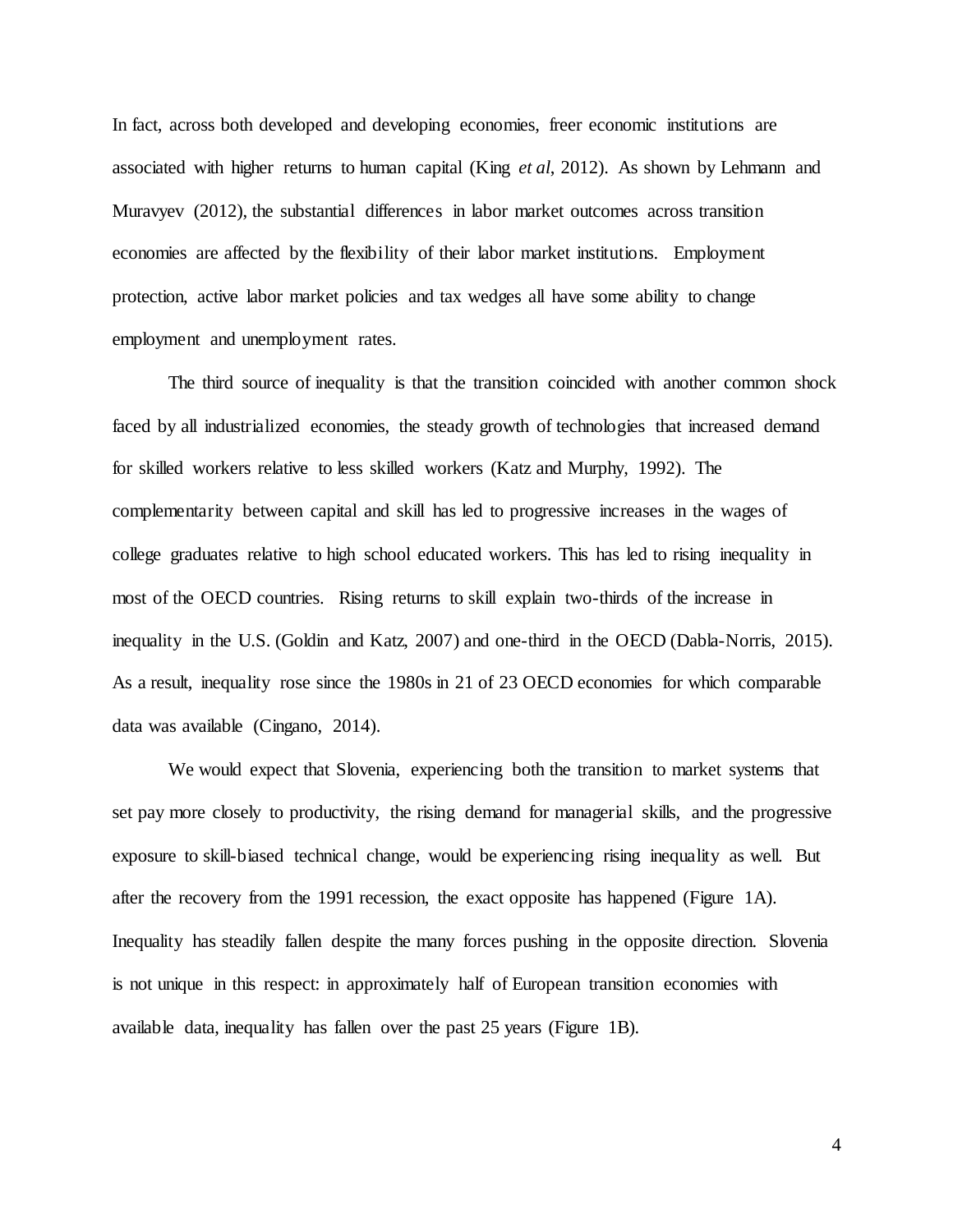If inequality is falling, have returns to education and experience that rose immediately upon the initiation of the transition to market begun to fall? Have the demands for managerial skills diminished as the transition had progressed? Has Slovenia not experienced the steady progress of skill-biased technical change? Or is there a different reason for why Slovenia has bucked the trend of rising income inequality over the past 25 years?

In what follows, we first discuss several factors that could conceivably explain the decrease in inequality in Slovenia, but explain why they can be ruled out as plausible explanations. We argue that the decrease in inequality occurred *despite* a fast pace of technological change, an increase in returns to education in the early 1990s and a steep earningsexperience profile. As we will see, the key is the rapid expansion of the number of young college graduates. In essence, unlike most of the industrialized economies, in Slovenia, the supply of college graduates rose faster than the rising relative demand for skill, depressing the returns sufficiently to lower inequality. These led later cohorts of college graduates to ente into lowerpaid occupations.

#### **2. Data**

The data used in this paper were created by linking several administrative databases covering the entire Slovenian workforce for the 1991–2015 period. For every worker, the database contains detailed information on employment, unemployment and wages. Each individual's records are linked via their unique personal identification number. The following administrative data sources are used:

(a) *Data on worker earnings*. Provided by the Pension and Disability Insurance Institute of Slovenia. Comprised of earnings information for every employment spell for every individual with earnings.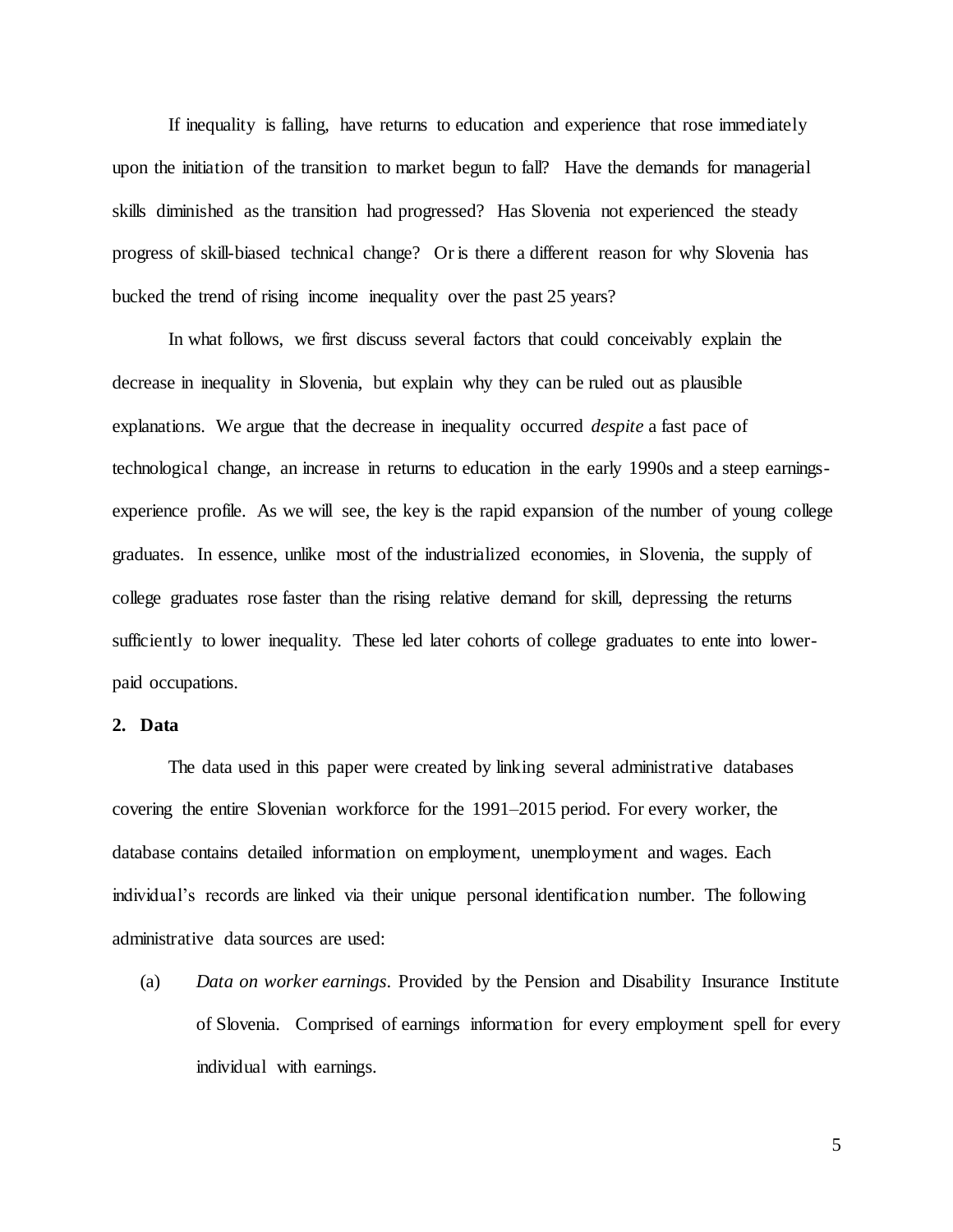(b) *Data on worker history*. Compiled by the Statistical Office of Slovenia. Includes beginning and ending dates for every employment spell, employer identification code, occupation, appointment type, and personal characteristics (age, education, and gender).

This allows us to monitor the entire workforce over that time period both in cross section at one point in time and to follow cohorts of workers longitudinally over time. In order to account for selection into employment, which we do in all the wage regressions to calculate returns to education and experience, we infer the entire population aged 18-60 based on the employment and unemployment records.<sup>3</sup> This allows us to generate unique insights into how Slovenia managed to lower inequality, with estimates of returns to education and experience that are comparable over time despite the changes in the structure of employment.

## **3. Explaining decreasing earnings inequality in Slovenia: Technological change, returns to education and experience**

To what extent can we can explain the decrease in earnings inequality with a slower pace of technological change in Slovenia or a decrease in rewards to education or experience? As we discuss below, these factors do not explain the decreasing inequality – the rate of technological change over this period was faster than in developed economies, and returns to education increased dramatically during the 1990s.

#### **It is not slow technological change**

l

Figure 2 shows the time path of output per worker in Slovenia and other transition economies in Central and Eastern Europe. All of the transition economies have been increasing

<sup>&</sup>lt;sup>3</sup> While not directly used in the analysis, data from the unemployment registry to aid infer the existence of individuals who were never employed, but registered as unemployed to receive social benefits. Given the high laborforce participation rates in Slovenia in certain age groups – for example amongst 30-39 year old women, Slovenia had the highest labor force participation rate among EU countries of the 1999-2016 period (Eurostat, 2017).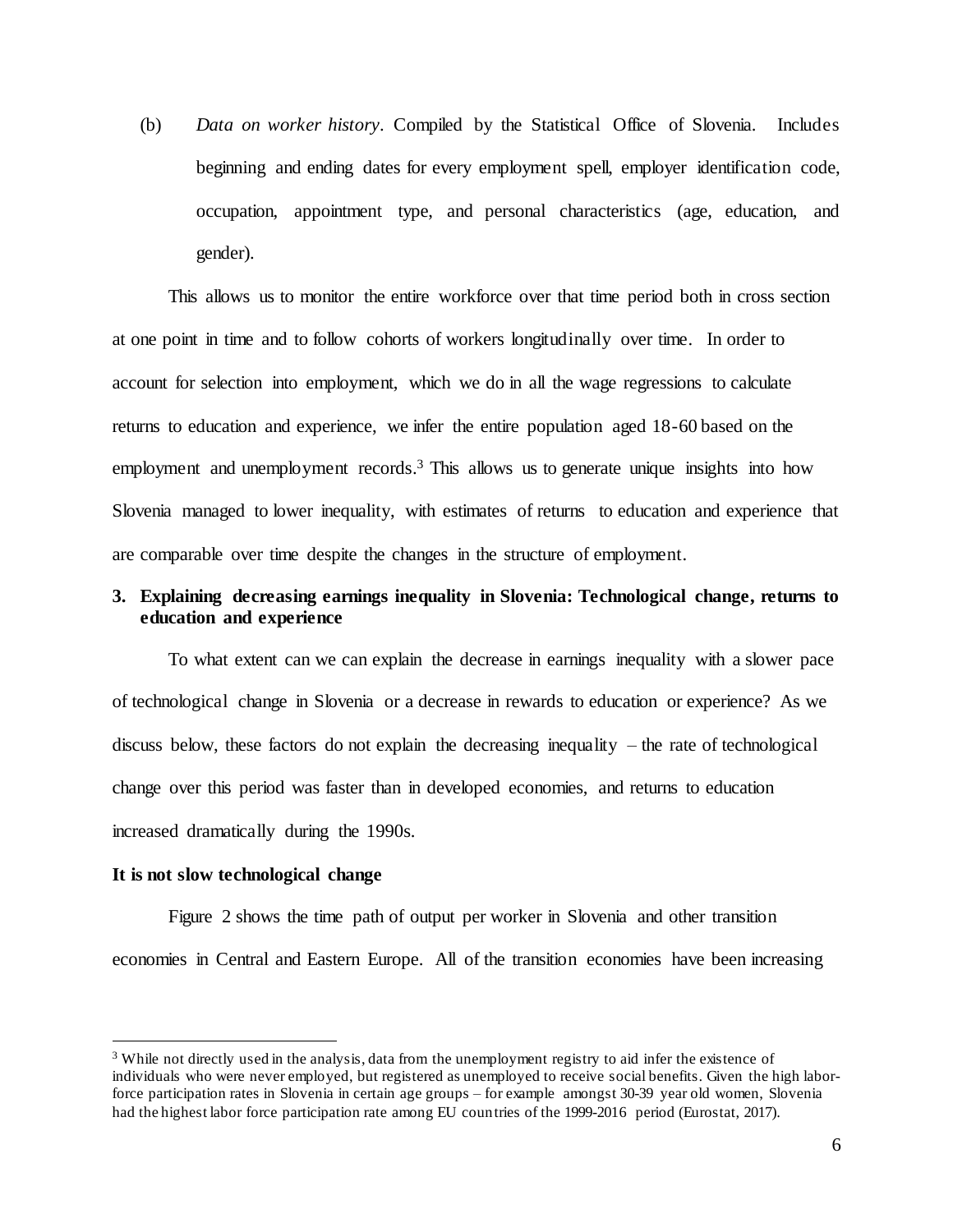their labor productivity more rapidly than the other EU countries. The average growth rate of output per hour average 3.3% per year in the transition countries and 2.9% per year in Slovenia, but only 2.3% per year in the traditional market economies. Between 1990 and 2014, the productivity gap between Slovenia and the EU fell from 79% to 53%. So, even though its average growth rate was slower than in some other transition economies, Slovenia was not lagging in technological growth over the period,.

#### **It is not falling rewards to experience or education**

There has been a steady rise in the cross-sectional synthetic life cycle earnings profile over time. Figures 3A-B trace out the pattern of earnings by age for both men and women. The apparent rewards to a year of work experience has not fallen for either men or women. The most rapid gains are from the depressed wages of 1991 to 1995, but the gains continue in every subsequent year as the benefits of rising labor productivity noted in Figure 2 were shared by workers.

However, the cross-sectional pattern masks an even faster increase in wages if we follow a cohort over time. That means that the cross-sectional wage pattern has consistently underpredicted the earnings of young Slovene workers as they age. To show this, we trace the implied longitudinal earnings path using Figure 3A as the base and illustrate the result in Figure 3C. It is clear that the longitudinal age-earnings profile is much steeper than is implied by the cross-sectional pattern. In effect, the returns to early work experience rose so rapidly that it flattened the cross-sectional returns, understating the returns to schooling. Figure 3D illustrates the life earnings profiles for various birth cohorts, showing that the reward to work experience rose consistently over the transition.

7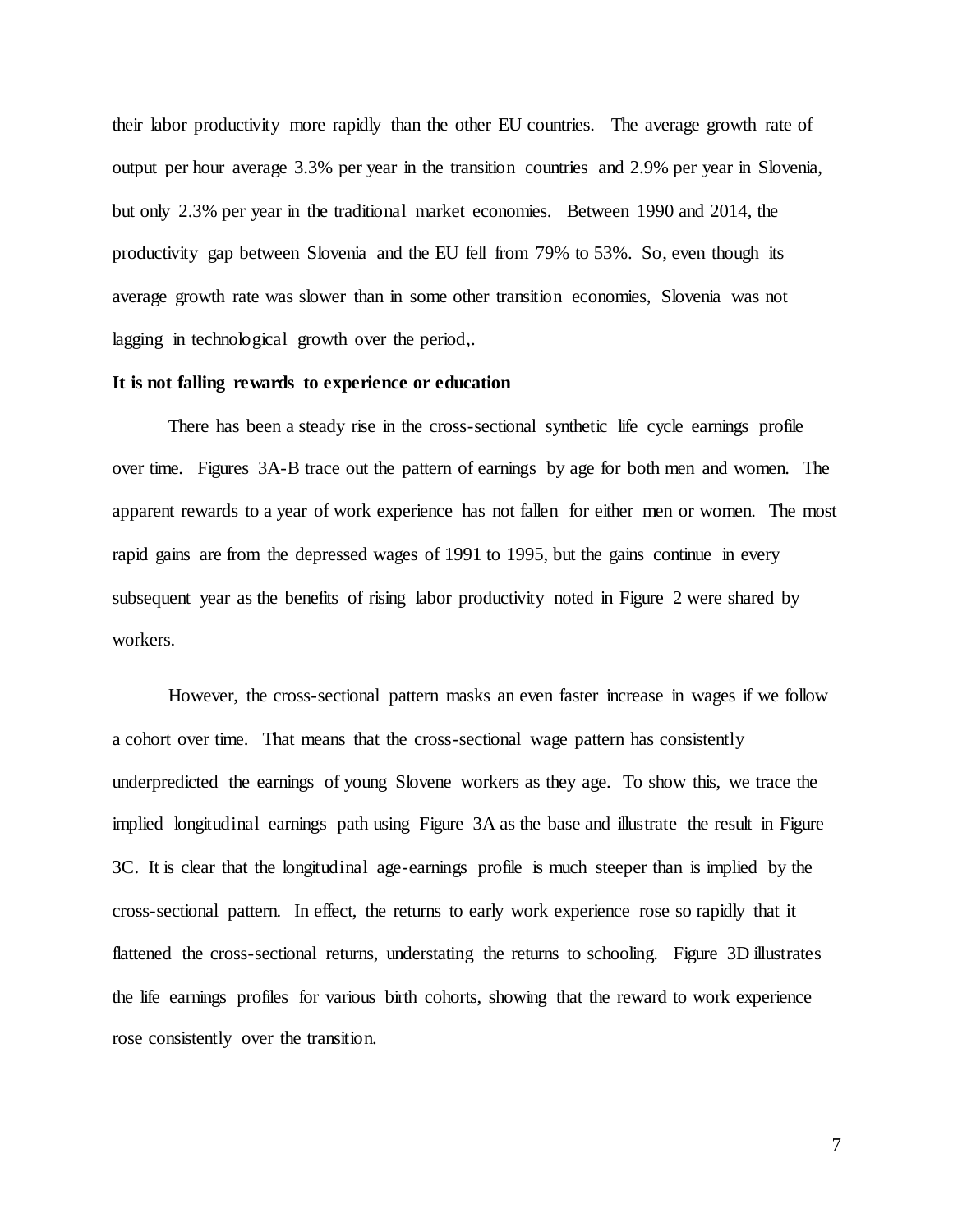In Figures 4A-B, we trace out the time path of returns to schooling as estimated by crosssectional Mincer log earnings functions that are reported in Appendix Table 1A-B. The returns to education continued to rise from early in transition through 2000. While the rewards fell thereafter on average, they remained high compared to the 10% per year norm in OECD economies. Rewards are higher for women than men. There has not been a substantial decline in returns to skill of the magnitude that could explain declining inequality. In fact, the rising returns from 1991-2010 should have been contributing to rising inequality.

#### **Cohort returns to schooling, inequality, and the supply of college graduates**

In Figure 5, we report the returns to schooling by birth cohort as compiled from Mincer log earnings functions reported in detail in Appendix Tables 2A-B. It is apparent that the decline in rewards to schooling are concentrated among the youngest cohorts. While the returns decrease for more recent birth cohorts, they drop most for the youngest cohorts. It seems that our inequality puzzle involves differences in relative returns to skill for older and younger members of the Slovenian workforce.

This presumption is supported by a birth cohort-specific compilation of Gini coefficients as each cohort ages. Inequality should increase as a cohort ages as differences in productivity became more apparent for otherwise similarly educated and experienced individuals, and that is apparent in Figure 6. However, the striking pattern is the decrease in inequality for each successive birth cohort from the oldest to the youngest. Driving the decline in inequality in Slovenia is the increasingly egalitarian wage distribution for the youngest Slovenians.

The falling rewards to schooling and falling inequality concentrated among the youngest cohorts suggests that there must be an unusually large supply of young college graduates. If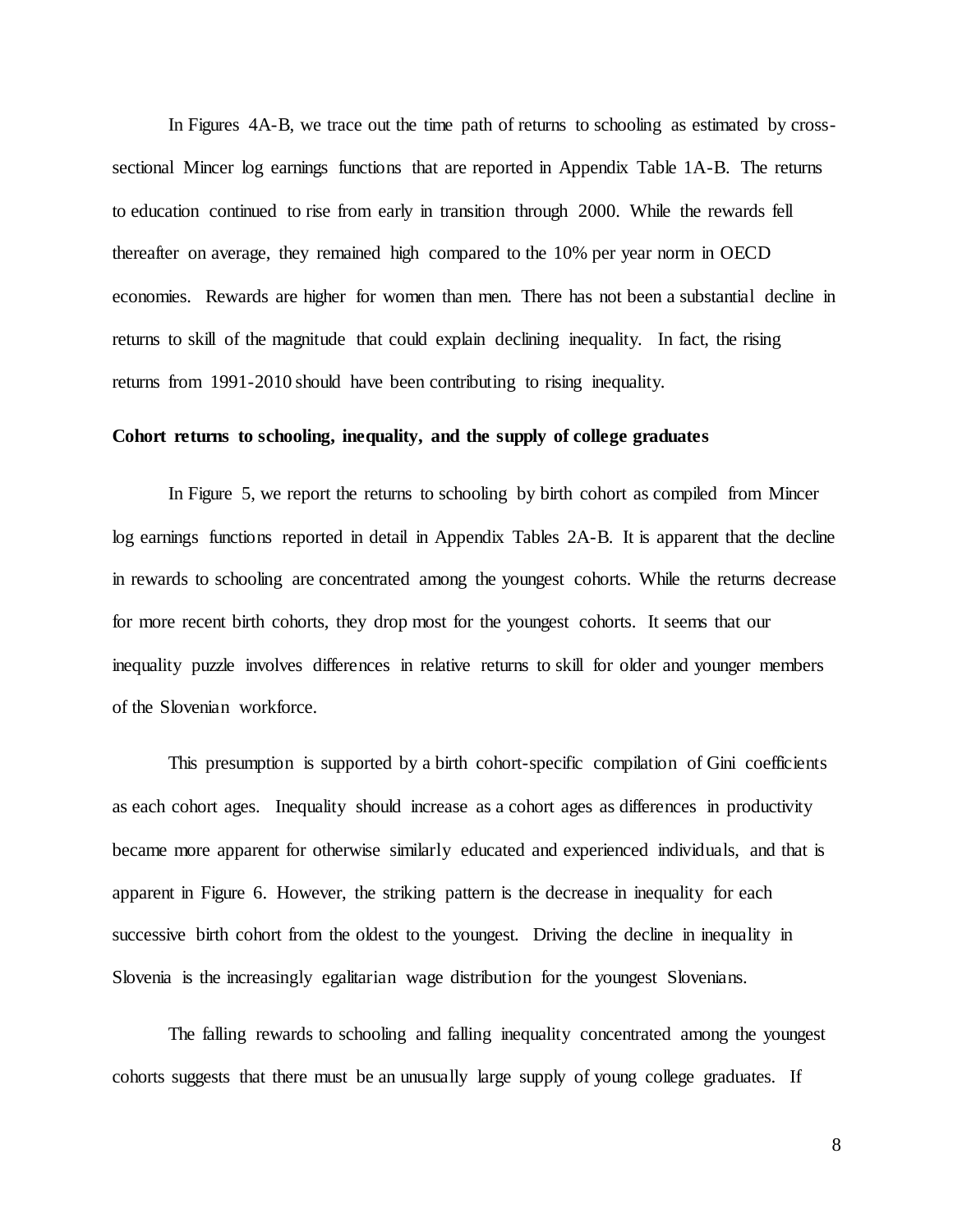young and old college graduates are not perfect substitutes, the depressing effect of an unusually large supply of young college graduates on returns would be concentrated on the young. In Figure 7, we present the ratio of first-year college entrants to the number of 19 year-olds in the population. The ratio can be greater than 1 if college entrants are entering not only from the most recent secondary school graduating class, but from older residents as well.. Starting with independence in 1991, there was a rapid increase in the proportion of the population going to college. The university share of employed 25-29 year-olds rose from 8% in 1991 to 29% in 2015. Slovenia had the  $7<sup>th</sup>$  fastest growth in college graduates in Hanushek's (2016) compilation. It seems that the growth of supply may have overtaken the growth in demand for college graduates.

### **4. Explaining decreasing earnings inequality in Slovenia: The role of occupations**

One possible indication that the supply of college graduates has overtaken the local market demand is if college graduates start taking jobs that were previously taken by lesseducated workers. To investigate this, we developed a ranking of occupations based on the average pay across all incumbents in each occupation over the 2000-2015 year period. This gives us a relative index of occupational productivity, assuming that wages equal marginal revenue products. We can then examine the distribution of new market entrants and incumbent workers in each education group to assess if there has been a deterioration in the quality of jobs taken by younger compared to older birth cohorts.

Figure 8A illustrates first, there is no change in the distribution of occupations measured by skill content over time. Moreover, the distribution of occupations for entrants has not changed either. However, there is a clear leftward shift in the skill distribution of occupations taken by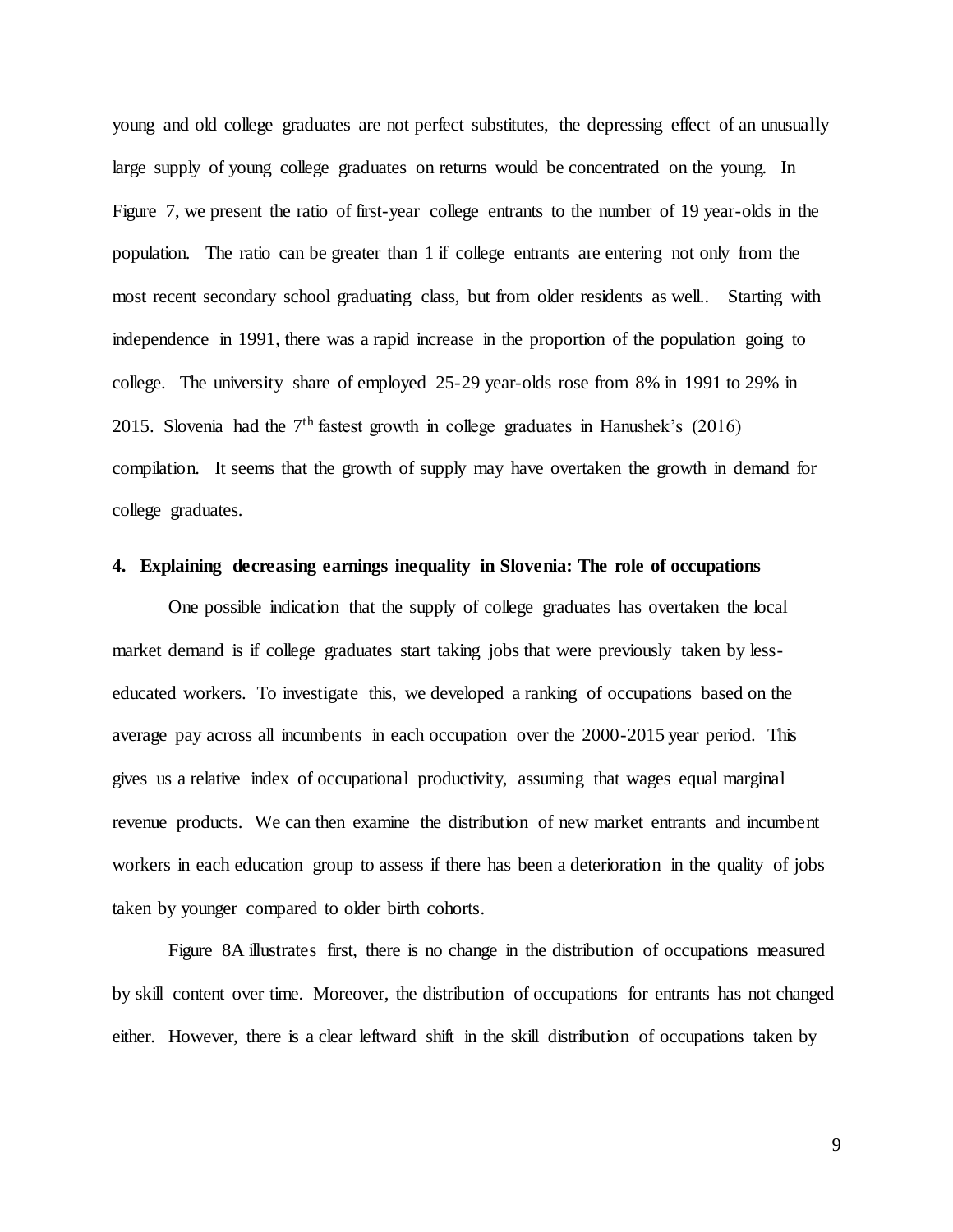tertiary educated workers. The leftward shift is more concentrated among new entrants. This happened even though there are more entry-level jobs for college graduates.

We can illustrate the changing occupational distribution for the college educated market entrants in two ways. The first holds constant the occupational distribution of the college graduate labor market entrants in 2000 as the reference. We can then illustrate how the occupational distributions of subsequent cohorts of college entrants compare to the 2000 distribution. For perspective, we also compare the overall occupational distributions across all new labor market entrants for the same years. We present the results in panel A of Table 1.

For all labor market entrants there is little change in the occupational distribution for new workers over the 15 years. The share of workers getting jobs in the bottom 25% of occupations falls, but the results are virtually identical at the upper tail. The implication is that there has been some upskilling of occupations taken by new market entrants from the lowest to the second quartile occupations in the skill distribution. Turning to the labor market entrants with college degrees, it is Interesting that college graduates were more likely than other education groups to enter occupations at the bottom of the occupational skill distribution. In 2000, 18% of college graduates took jobs in the bottom 10% of the skill distribution and 69% were in the lower half of the occupational skill distribution compared to 56% overall.

By 2015, the college share of jobs at the upper half of the occupational skill distribution rises somewhat, and so the upper tail of college graduates appears to be taking the same types of jobs as they did in 2000. However, 29% of college graduates took jobs in the bottom 10% of the skill distribution even though the overall labor market entrant share of those jobs was declining! Clearly the market entry job opportunities for a substantial proportion of college graduates deteriorated between 2000 and 2015 compared to the market for entrants overall.

10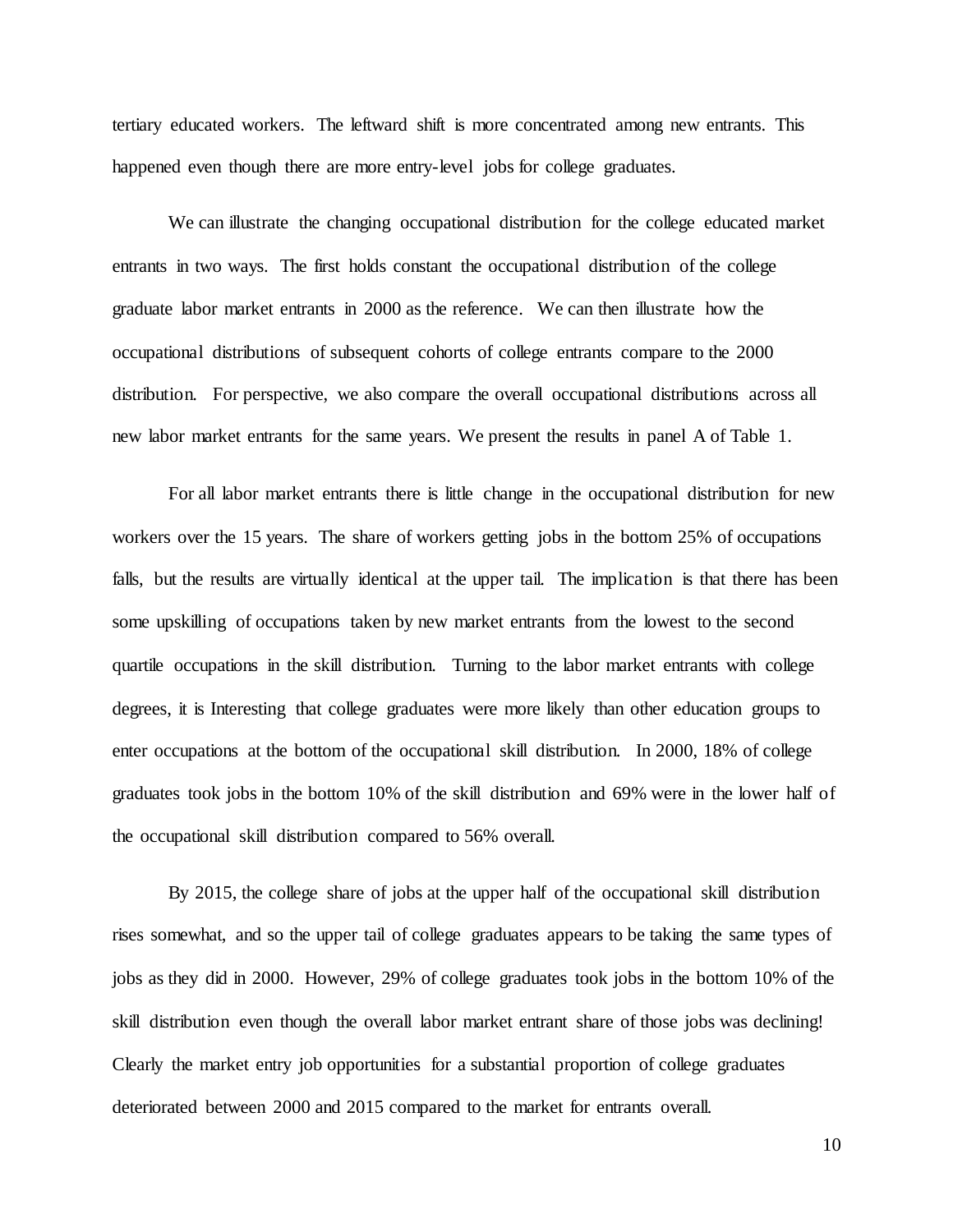It is possible that the falling market opportunities for newly minted college graduates is due to declining demand for college graduates rather than excess supply. To investigate that question, we reframe the reference to be the distribution of occupational skills for all workers in each year rather than fixing the reference distribution at 2000. We show the results in Panel B of Table 1. For reference, we present the distribution across all experienced workers in the same years. By definition, the reference distribution should be 10%, 25%, 50%, 75% and 90%, but lumping of incumbents in occupations results in slight deviations from the expected distribution.<sup>4</sup> In 2000, college graduates entered the jobs in the lower half of the occupational distribution at nearly the same rate as incumbents. College graduates were slightly more likely to be in the upper-half of the distribution (49% versus 44%) but were more present in the third quartile than the fourth quartile of the distribution. By 2015, we again see a massing of college graduates in the bottom 10% of the skill distribution. The rest of the distribution matches almost exactly the overall distribution of jobs by skill, suggesting that the falling opportunities for college graduates is for students who previously had taken jobs in the 11-25% range of the occupational skill distribution. Meanwhile, a larger share of college graduates were taking jobs in the upper 25% of the skill distribution. The pattern is consistent with a surplus of low quality college graduates crowding the bottom half of the skill distribution while higher skilled college graduates are doing no worse and perhaps slightly better than past cohorts in competing for positions in the most skilled jobs.

#### **First jobs: blemishes or scars?**

 $\overline{a}$ 

The occupation at entry may not be the career occupation, and so there may be no permanent loss to the young cohorts of college graduates who are entering low productivity

<sup>4</sup> We use detailed, 4-digit ISCO-08 codes to that classify individuals into one of 436 possible occupations.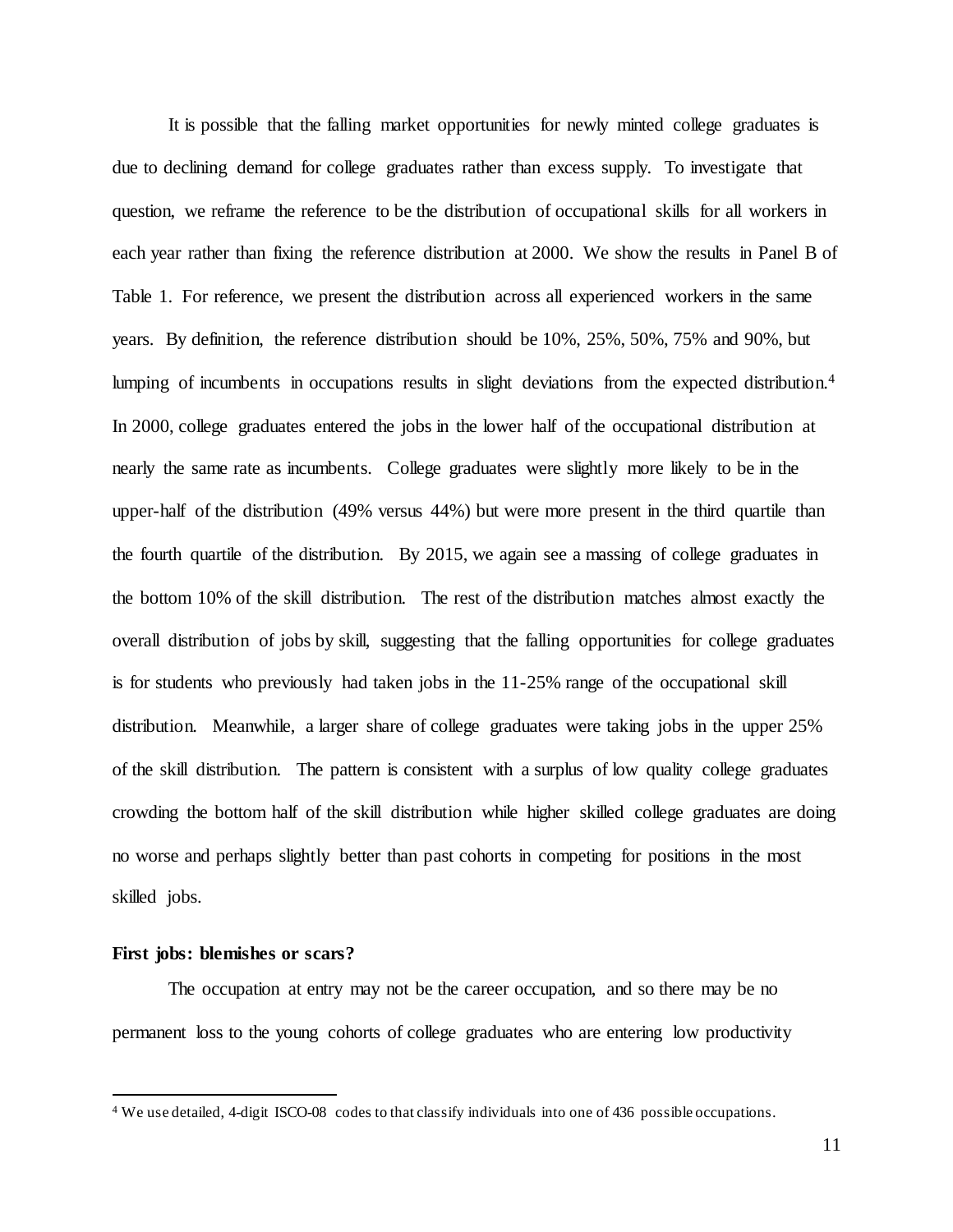occupations in greater proportions. We analyze whether initial occupation or contract type results in persistently low wages by examining longitudinal data on the 2000 labor market entrants, the earliest entry cohort for which we have occupational data. Figure 9 shows the relationship between each entrant's 2000 occupational skill level on the horizontal axis and his or her 2015 occupational skill level by education at entry. The 45o line represents the expected relationship if initial occupation was perfectly correlated with later occupational skill level. For all education groups, the relationship is flatter than the 45° line, indicating that entrants into the lower-skilled occupations tend to move to higher-skilled occupations over time. The likelihood of upskilling appears to be strongest for the most educated.,

To examine the relationship between initial and subsequent jobs more formally, we regress wages at the end of our sample period, 2015, on several explanatory variables. The results are reported in Table 2. Log wage in 2015 is regressed on current and initial occupational skill level, education level, contract type, and non-Slovene ethnicity. We also include a measure of the minimum wage relative to the occupational wage as the period coincides with an aggressive increase in the minimum wages between 2009-2015 that would have increased wages for the least skilled occupations.

Being in a higher skilled occupation raises wages for college educated workers but not for other education groups. Holding current occupational skill fixed, starting in a higher skilled occupation in 2000 increased wages in 2015 for all education groups and significantly so for all but the primary educated. The pattern of signs suggests that college graduates who enter high skilled occupations experience faster wage growth when they remain in higher skilled occupations, while less-educated entrants into those occupations experience slower wage growth.

12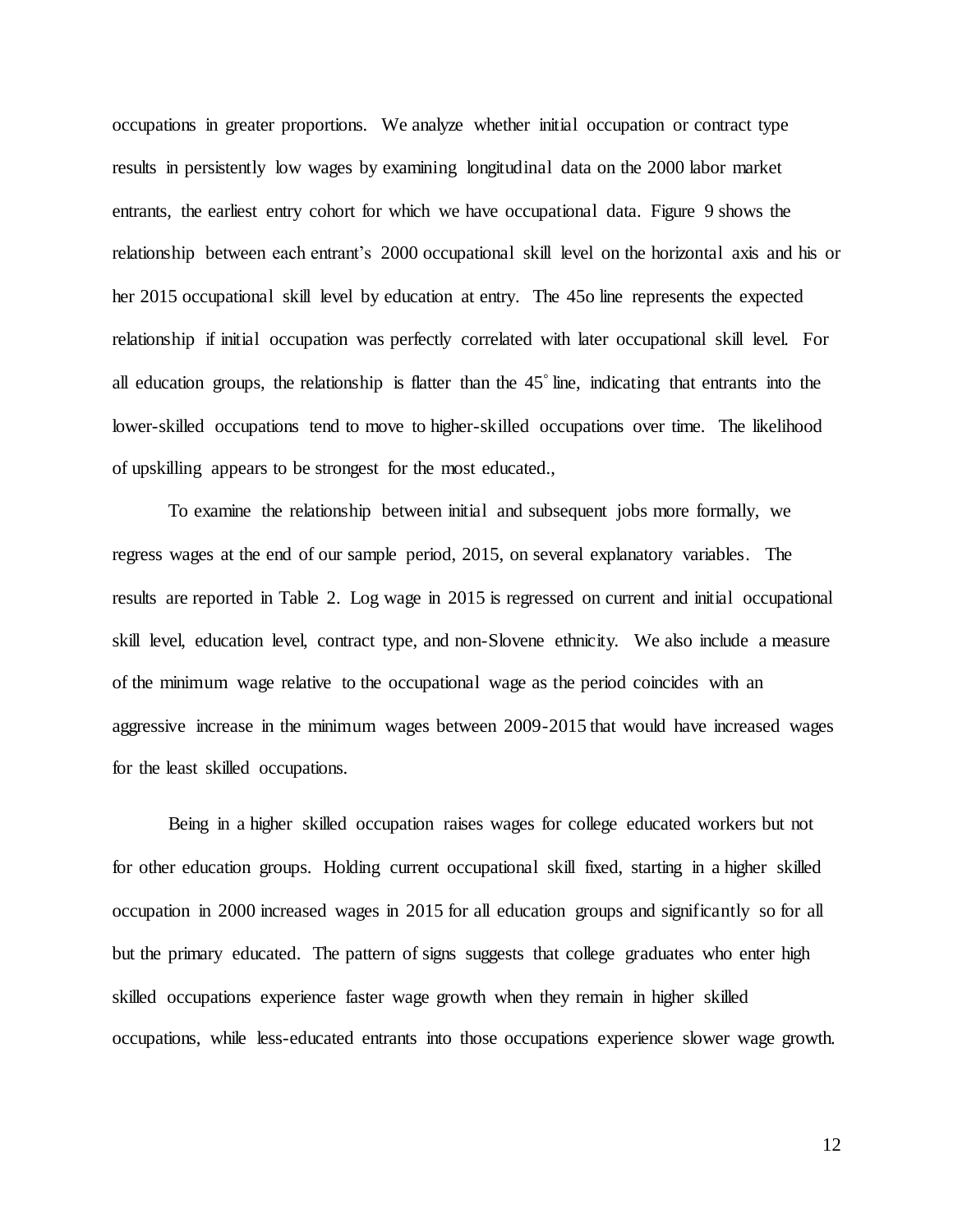Workers who begin on fixed term contracts in 2000 have significantly lower wages 15 years later. If they are still on fixed term contracts in 2015, their wages are substantially lower still. Combining the initial contract type (fixed versus permanent) with the initial occupational skill in 2000, it is apparent that the type of initial job taken in 2000 has a persistent effect on wages 15 years into the work careers of the 2000 entry cohort. These permanent effects may reflect unobserved abilities with the least able sorting into lower skilled occupations and fixed term contracts. However, the estimates also hold constant the current occupational skill and contract type in 2015 which should already reflect the sorting effects of those unobserved abilities. While not conclusive, the results suggest that there are persistent scarring effects of starting work careers in bad jobs.

Turning to the education effects in column 1, it is apparent that the most educated experienced the fastest wage growth, holding occupation and contract type fixed. College educated entrants into low-wage occupations experienced 19.4% faster wage growth within the lower-paid occupations than did their primary educated colleagues and roughly 14% faster wage growth than their secondary educated colleagues. Consequently, college education has a return even in less-skilled occupations, but not as high returns as are experienced by persistently occupying a high-skilled occupation from time of labor market entry.

The minimum wage would have been expected to help those in less-skilled occupations, but that is not the case. Individuals in occupations where the minimum wage is high relative to the average wage in the occupation experienced slower wage growth. That is an apparent effect of firms holding back on wage increases for more experienced workers in occupations where the minimum wage was most effective in raising the pay of the least skilled in the occupation.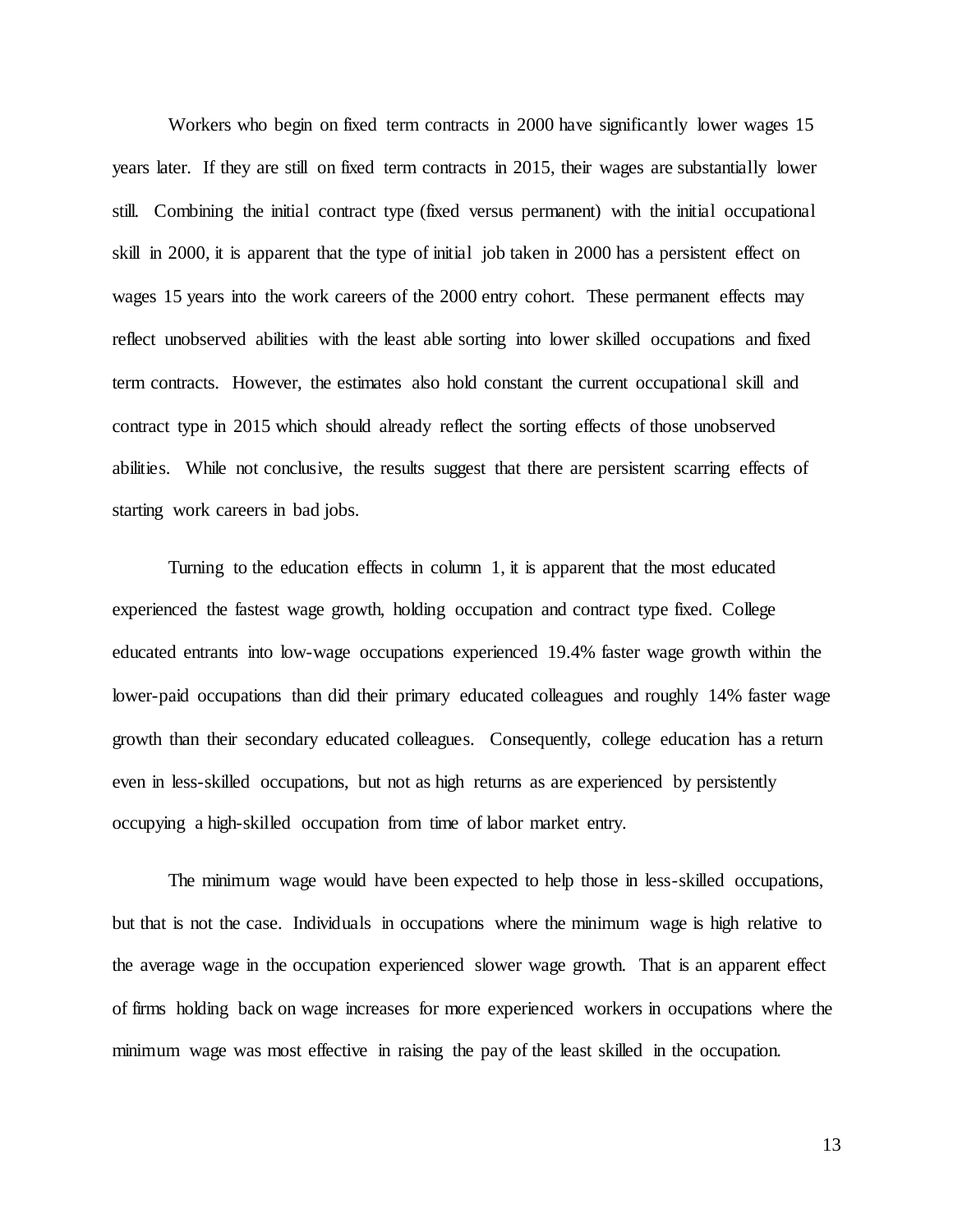The experience of the 2000 entry-cohort is that college graduates who entered lower-skill jobs or contracts at graduation faced a career long penalty in the form of lower wages. Since 2000, an increasing share of college graduates were taking those lower-skill jobs at entry. That suggests that the rewards from college education are being eroded, driving the greater equality of wages among the most recent birth cohorts evident in Figure 6.

#### **5. The effect of cohort supply and quality on returns to schooling.**

The results above suggest that rising supplies of college graduates are forcing an increasing share to accept low-skill jobs. For the effect of the rising supply to be concentrated on the young college graduates, it must be that college and lesser educated groups are imperfect substitutes and that there is imperfect substitution across age groups. Moreover, the rising number of college graduates must be drawing further from the lower tail of the ability distribution, further eroding the demand for young college graduates. We can test for these hypotheses using the Constant Elasticity of substitution specification introduced by Card and Lemieux (2001) and adapted by Carneiro and Lee (2011) and Kang et al (2017).

The labor force at any time *t* includes two groups of workers, high school educated workers  $H_t$  and college educated workers  $C_t$ .<sup>5</sup> Each of these education groups is composed of *J* age cohorts within each education group according to:

$$
C_t = \left[\sum_j^J (a_j(C_{jt})^{\eta})\right]^{1/\eta} \tag{1}
$$

$$
H_t = \left[\sum_j^{J} (b_j H_{jt}^{\eta})\right]^{1/\eta} \tag{2}
$$

 $\overline{a}$ 

<sup>&</sup>lt;sup>5</sup> In the CES form, any two groups would have the same implied elasticities of substitution in theory. In practice, it is convenient to pick groups that are sufficiently populated to insure stable results.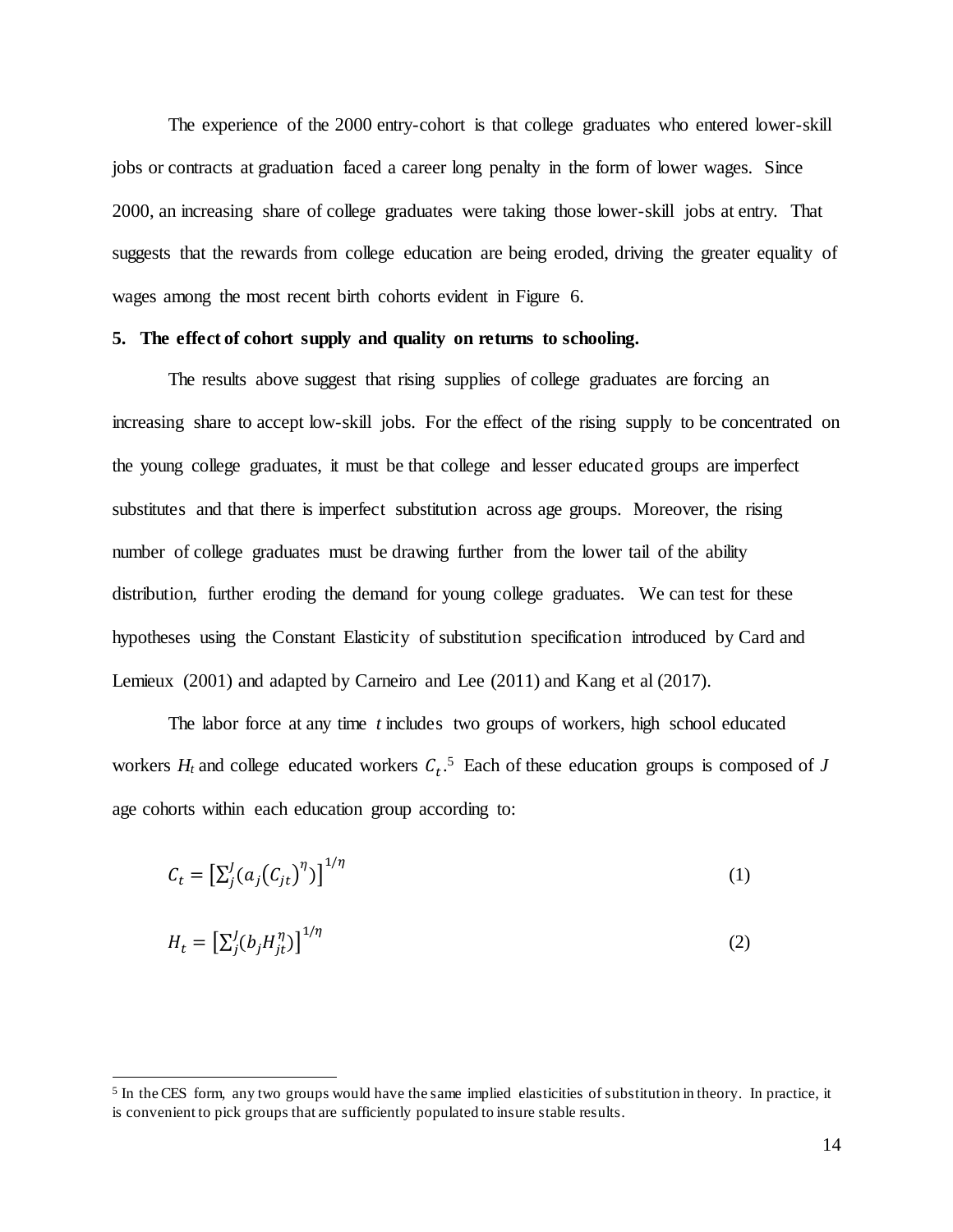The elasticity of substitution between different age groups ( $\sigma_A$ ) is positively related to  $\eta$ ,  $\infty$  $\eta \leq 1$ , by the relation  $\eta = 1 - \frac{1}{\epsilon}$  $\frac{1}{\sigma_A}$ .

The parameters  $a_j$  and  $b_j$  are constant technology parameters that allow productivity to vary across age cohort *j* for high school and college laborers, respectively. Rising college numbers is expected to reduce the quality of some college graduates compared to older cohorts and high school graduates. Therefore, we assume that  $\frac{da_j}{d\theta_j} < 0$ , where  $\theta_j$  is the share of cohort *j* that attends college.

The aggregate production function is given by the CES form:

$$
q_t = \left[ \alpha_t (C_{jt})^{\rho} + (1 - \alpha_t) H_t^{\rho} \right]^{\frac{1}{\rho}}
$$
 (3)

where  $-\infty < \rho \le 1$  sets the elasticity of substitution  $\sigma_{edu}$  between the two education groups;  $\left(\rho = 1 - \frac{1}{\rho}\right)$  $\frac{1}{\sigma_{edu}}$ ); and  $\alpha_t$  is time varying technology or demographic changes that alter the skill share of production. The marginal products of workers from traditional universities and high school in age group *j* at time *t* are given as follows:

$$
\frac{\partial q_t}{\partial c_{jt}} = \frac{\partial q_t}{\partial c_t} \frac{\partial c_t}{\partial c_{jt}} = \left[ a_j \alpha_t q_t^{1-\rho} (C_{jt})^{\eta-1} (C_t)^{\rho-\eta} \right]
$$
(4)  

$$
\frac{\partial q_t}{\partial H_{jt}} = \frac{\partial q_t}{\partial H_t} \frac{\partial H_t}{\partial H_{jt}} = \left[ b_j (1 - \alpha_t) q_t^{1-\rho} H_{jt}^{\eta-1} H_t^{\rho-\eta} \right]
$$
(5)

The first-order conditions require that all education cohorts are paid their marginal products. Imposing these conditions, the relative wage of college to high school graduates in cohort *j* in year *t* becomes: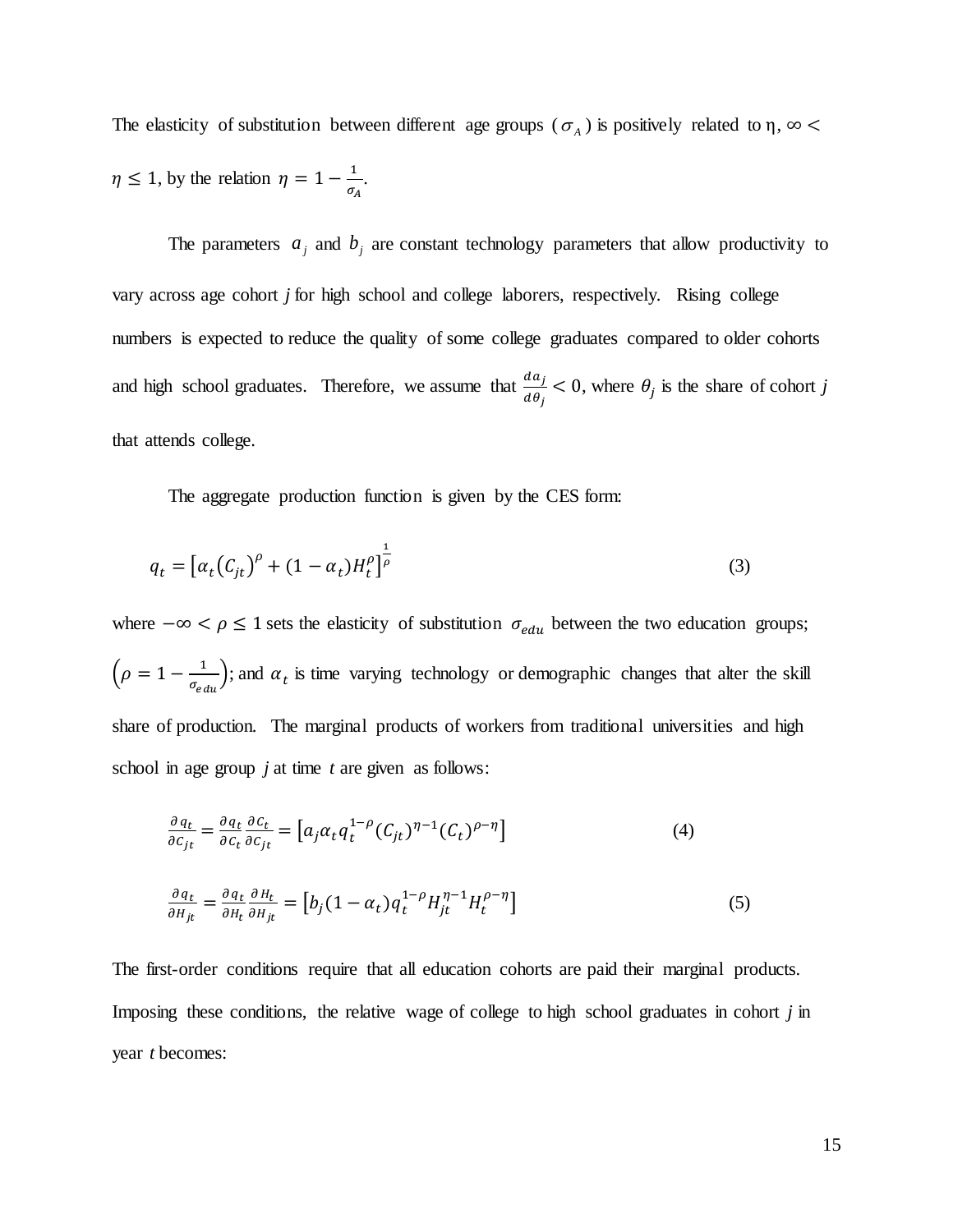$$
\ln\left(\frac{w_{jt}^c}{w_{jt}^H}\right) = \ln\left(\frac{\alpha_t}{1-\alpha_t}\right) + \ln\left(\frac{a_j}{b_j}\right) - \frac{1}{\sigma_{edu}}\ln\left(\frac{c_t^e}{H_t}\right) - \frac{1}{\sigma_A}\left[\ln\left(\frac{c_{jt}^e}{H_{jt}}\right) - \ln\left(\frac{c_t^e}{H_t}\right)\right] \tag{6}
$$

As noted, we hypothesize that the average productivity of a cohort of college graduates will decrease as the share of the cohort going to college rises and weaker ability individuals are sorted into the college group. We accommodate that possibility by using the approximation  $\ln\left(\frac{a_i}{b}\right)$  $\left(\frac{a_j}{b_j}\right)$  =  $a\theta_j$ . If the hypothesis is correct, we will find that  $a < 0$ . Inserting the approximation into (6),

$$
\ln\left(\frac{w_{jt}^c}{w_{jt}^H}\right) = \ln\left(\frac{\alpha_t}{1-\alpha_t}\right) + a\theta_j - \frac{1}{\sigma_{edu}}\ln\left(\frac{c_t^e}{H_t}\right) - \frac{1}{\sigma_A}\left[\ln\left(\frac{c_{jt}^e}{H_{jt}}\right) - \ln\left(\frac{c_t^e}{H_t}\right)\right] \tag{7}
$$

Equation (7) can be estimated directly under the assumption that the college and high school educated cohorts represent exogenous supply shifts to the Slovenian labor market. Although more complex specifications to control for demand shifts can be employed, Katz and Murphy (1987) found that it was sufficient to substitute a time trend for the first term,  $\ln \left( \frac{\alpha_t}{\alpha_t} \right)$  $\frac{a_t}{1-\alpha_t}$ ). In our application, we also incorporated other cyclical measures to help control for demand shifts including the unemployment rate, the average occupational wage as a measure of labor productivity, and the percentage growth in the occupational wage bill as a measure of shifting occupational demand. The last two terms allow us to estimate the elasticities of substitution between education groups and between age groups.

Results are summarized in table 3. Results are very similar when the population is decomposed into men and women. The first coefficients show that college and secondary graduates are imperfect substitutes and so the rising supply of college graduates has the effect of lowering relative earnings for college graduates relative to high school graduates. The second coefficient shows that there is considerably more substitutability between cohorts, and so a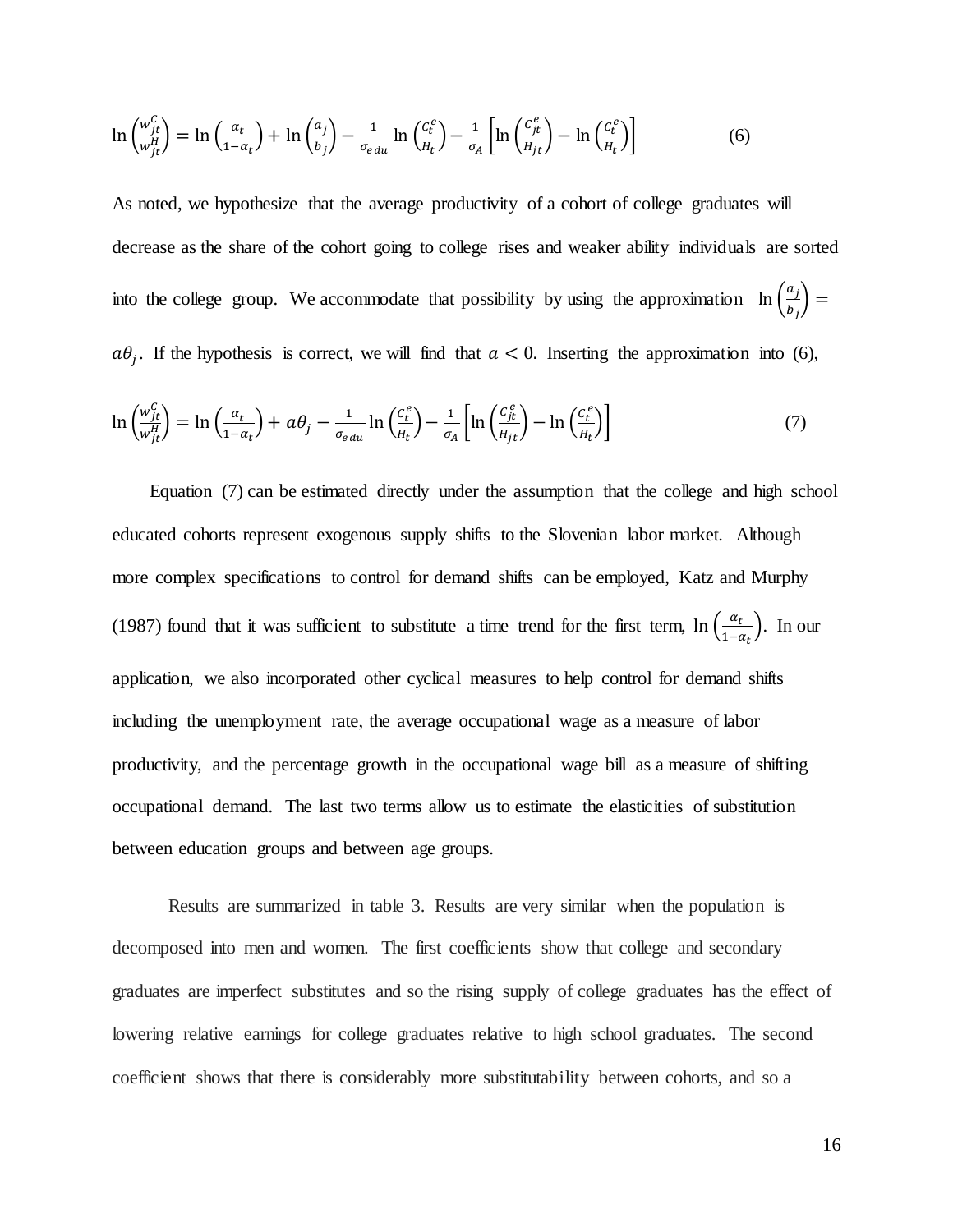atypically large cohort of young college graduates also depresses the returns for older college graduates, albeit not to the same extent. The third coefficient shows a substantial negative effect of having a large share of the birth cohort going to college. Hence the youngest birth cohorts are absorbing a large decrease in earnings as a result of the large number going to college.

#### **6. Policy implications**

If Slovenia is to raise the rewards for their youngest college graduates to the level of their older counterparts, they will need to either increase the relative demand for skill or reduce the relative supply. On the demand side, it may be possible to investigate if there are undue constraints on firm entry or expansion. Slovenia firms are atypically small. There are wellknown complementarities between skill and firm size, and so the atypically small firms are constraining rewards to college graduates. An additional source of firm growth is to access foreign markets or to invite foreign investors. Foreign firms should be attracted by relatively inexpensive access to skill in Slovenia.

A second possibility is to reduce restrictions on labor contracting. High costs of firing through mandatory severance and advance notice provisions may be limiting firm incentives to hire. Other policies seem to encourage hiring college students into low skill retail and service jobs rather than internships or other jobs that would enhance career opportunities.

The other possibility is to reduce subsidies for college. Students not only get free tuition, but subsidized housing and meals. Moreover, these subsidies can be continued even when students are not making normal progress. This has the effect of dragging out the length of time to complete a college degree, even though the returns to work experience appear to be quite high.

Note that to continue the current policies will depress the rewards to a college degree relative to other countries where returns to college have not fallen. That means that the best and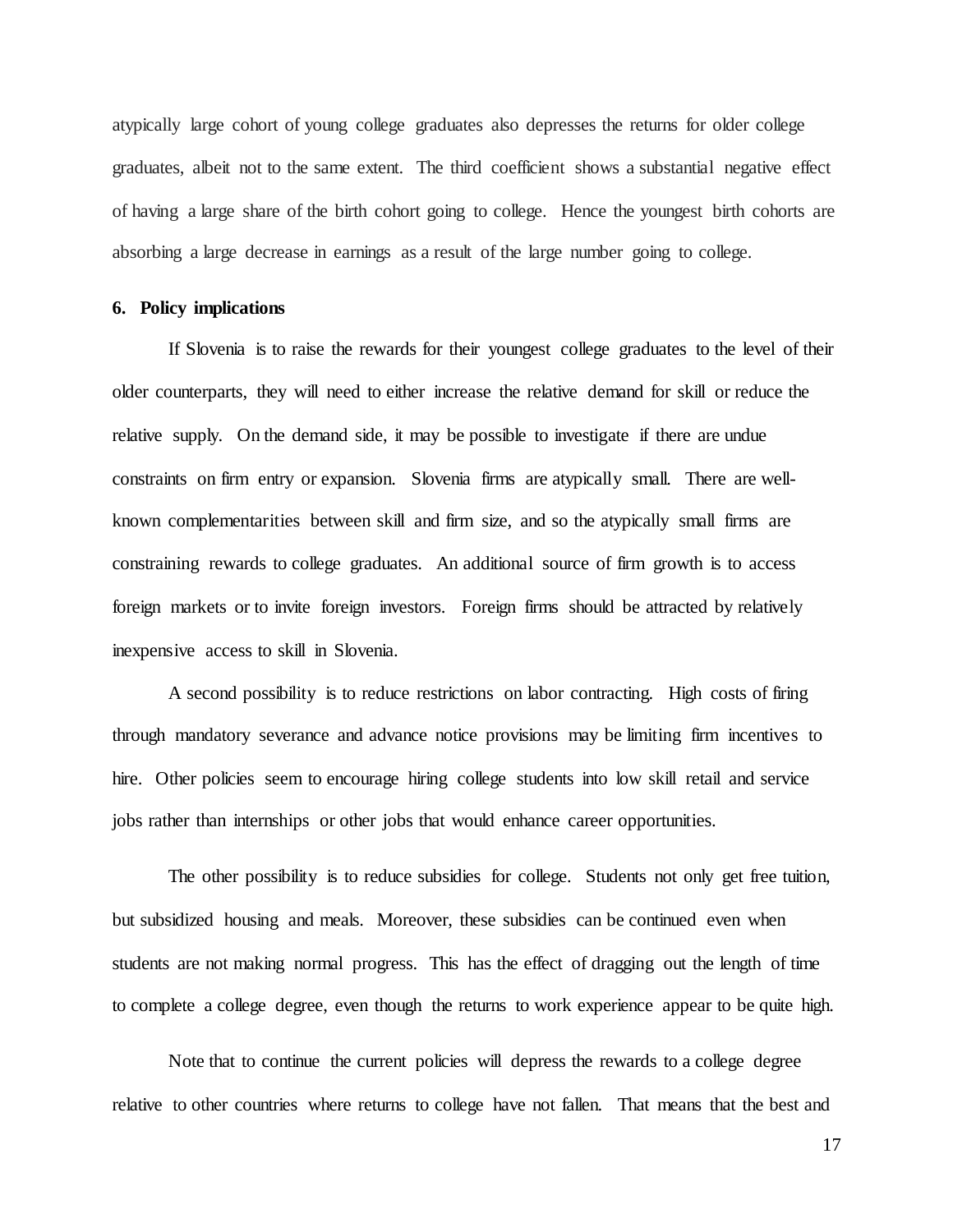brightest Slovenian college graduates will have an incentive to seek employment in other countries if their skills are not priced competitively in the domestic market.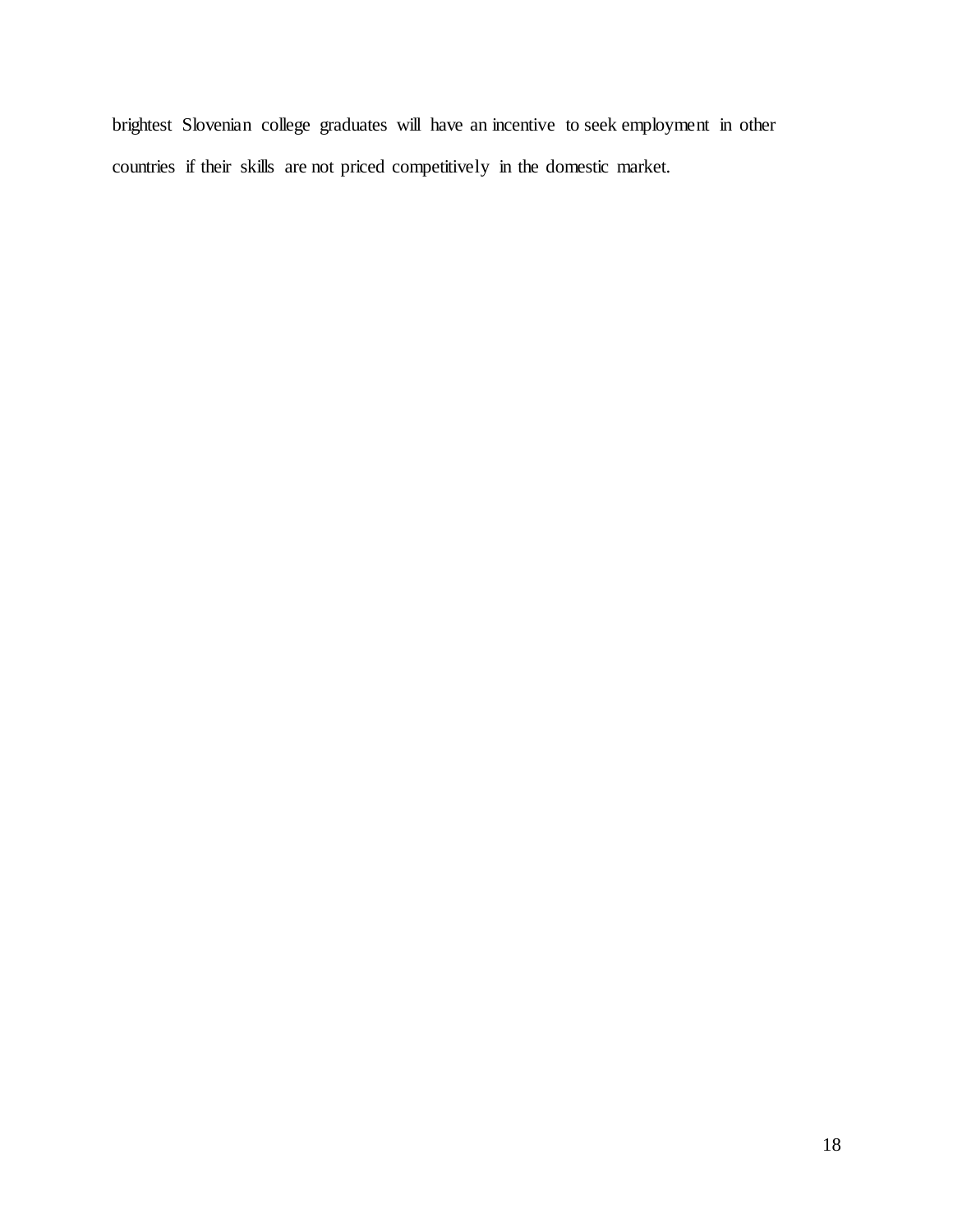### **Bibliography**

Card, David and Thomas Lemieux. 2001. "Can Falling Supply Explain the Rising Return to College for Younger Men? A Cohort-Based Analysis." *Quarterly Journal of Economics.* 116: 705-746

Carneiro, P., and Lee, S. 2011. "Trends in Quality-Adjusted Skill Premia in the United States, 1960–2000." *The American Economic Review*. *101*(6): 2309-2349.

Cingano, Federico. 2014. "Trends in Income Inequality and its Impact on Economic Growth", OECD Social, Employment and Migration Working Papers, No. 163, OECD Publishing.

Dabla-Norris, Ms Era, Ms Kalpana Kochhar, Mrs Nujin Suphaphiphat, Mr Frantisek Ricka, and Evridiki Tsounta. *Causes and consequences of income inequality: A global perspective*. International Monetary Fund, 2015.

Fleisher, Belton M., Klara Sabirianova and Xiaojun Wang. 2005. "Returns to Skill and the Speed of Reforms: Evidence from Central and Eastern Europe, China, and Russia." *Journal of Comparative Economics* 33(2): 351-370.

Goldin, Claudia, and Lawrence F. Katz. "Narrowing, Widening, Polarizing: The Changing Nature of US Wage Inequality." *Brookings Papers on Economic Activity* (2007).

Eric A. Hanushek; Will more higher education improve economic growth?, *Oxford Review of Economic Policy*, Volume 32, Issue 4, 1 January 2016, Pages 538–552

Katz, Lawrence F. and Kevin M. Murphy. 1992. "Changes in Relative Wages, 1963–1987: Supply and Demand Factors. *The Quarterly Journal of Economics* 107(1): 35-78.

Keng, Shao-Hsun, Chun-Hung Lin and Peter F. Orazem. 2017. "Expanding College Access in Taiwan, 1978–2014: Effects on Graduate Quality and Income Inequality." *Journal of Human Capital* 11(1): 1-34.

King, Elizabeth M., Claudio E. Montenegro, and Peter F. Orazem. "Economic freedom, human rights, and the returns to human capital: an evaluation of the Schultz hypothesis." *Economic Development and Cultural Change* 61, no. 1 (2012): 39-72.

Lehmann, Hartmut, and Alexander Muravyev. 2012. "Labour market institutions and labour market performance: What can we learn from transition countries?" *Economics of Transition* 20(2): 235-269.

Orazem, Peter F. and Milan Vodopivec. 1995 "Winners and Losers in Transition: Returns to Education, Experience, and Gender in Slovenia." *World Bank Economic Review* 9 (2): 201-230.

Schultz, T.W. 1975. "The Value of the Ability to Deal with Disequilibria." *Journal of Economic Literature* 13:827-846.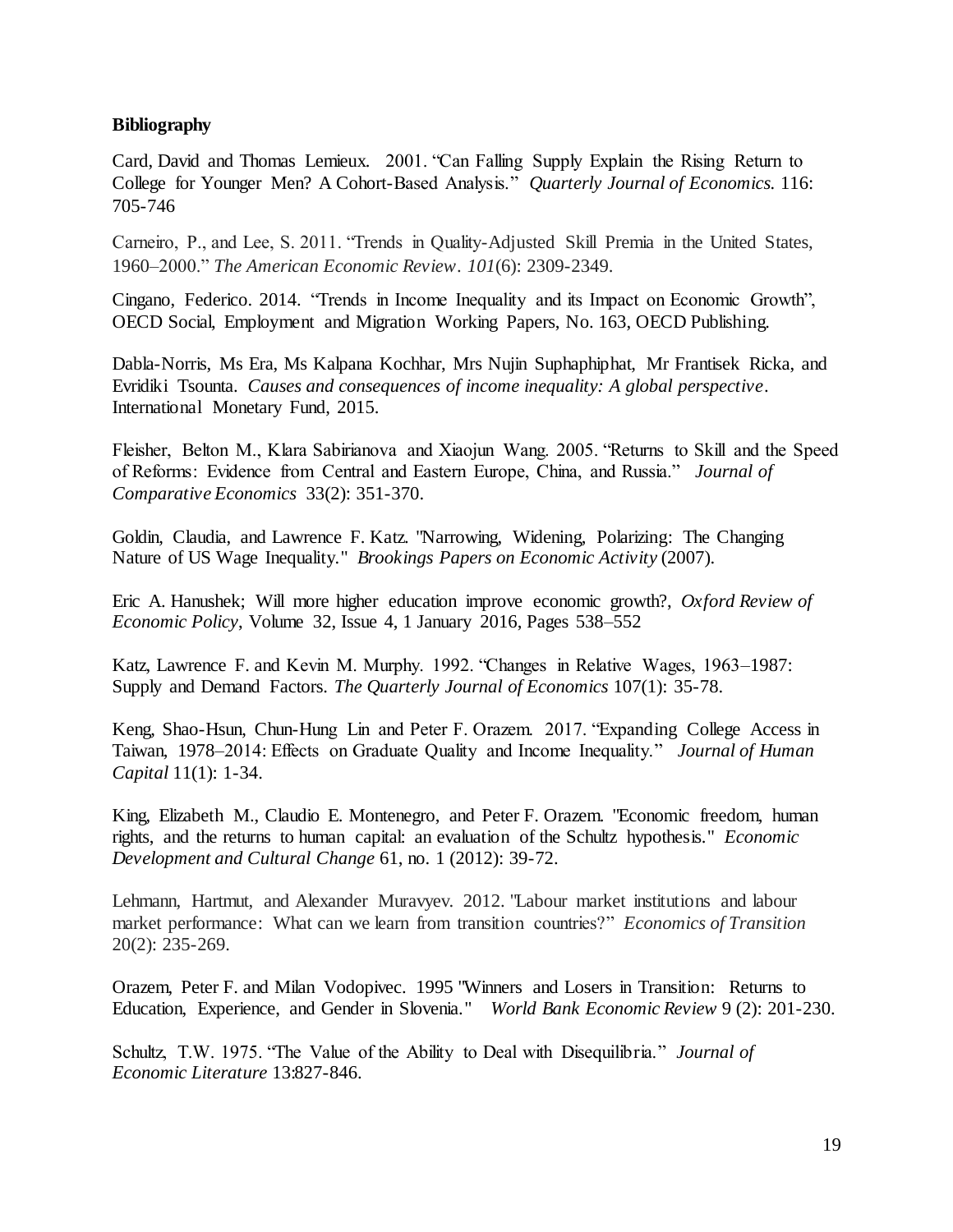Table 1: Changing Occupational Distribution for newly entering workers compared to past entrants and compared to current incumbent workers, 2000 - 2015

| entant occupational percentie cui politis |                 |                  |                  |                  |                  |      |  |  |  |  |
|-------------------------------------------|-----------------|------------------|------------------|------------------|------------------|------|--|--|--|--|
|                                           |                 |                  | Percentile       |                  |                  |      |  |  |  |  |
| Year                                      | Group           | 10 <sub>th</sub> | 25 <sup>th</sup> | 50 <sub>th</sub> | 75 <sub>th</sub> | 90th |  |  |  |  |
| 2000                                      | All             | 0.09             | 0.32             | 0.56             | 0.75             | 0.89 |  |  |  |  |
|                                           | <b>Tertiary</b> | 0.18             | 0.25             | 0.69             | 0.85             | 0.96 |  |  |  |  |
| 2005                                      | All             | 0.07             | 0.29             | 0.50             | 0.72             | 0.88 |  |  |  |  |
|                                           | <b>Tertiary</b> | 0.15             | 0.32             | 0.57             | 0.83             | 0.95 |  |  |  |  |
| 2010                                      | All             | 0.05             | 0.23             | 0.48             | 0.68             | 0.87 |  |  |  |  |
|                                           | <b>Tertiary</b> | 0.19             | 0.33             | 0.57             | 0.83             | 0.94 |  |  |  |  |
| 2015                                      | All             | 0.06             | 0.26             | 0.56             | 0.74             | 0.90 |  |  |  |  |
|                                           | <b>Tertiary</b> | 0.29             | 0.41             | 0.64             | 0.84             | 0.95 |  |  |  |  |

Panel A: Occupational distribution for labor market entrants using the 2000 entrant occupational percentile cut points

Panel B: Occupational distribution for labor market entrants using the contemporaneous overall occupational percentile cut points

|      |                 | Percentile |                  |      |                  |      |  |  |
|------|-----------------|------------|------------------|------|------------------|------|--|--|
| Year | Group           | 10th       | 25 <sub>th</sub> | 50th | 75 <sub>th</sub> | 90th |  |  |
| 2000 | All             | 0.09       | 0.32             | 0.56 | 0.75             | 0.89 |  |  |
|      | <b>Tertiary</b> | 0.11       | 0.25             | 0.51 | 0.83             | 0.95 |  |  |
| 2005 | All             | 0.08       | 0.28             | 0.50 | 0.72             | 0.88 |  |  |
|      | <b>Tertiary</b> | 0.14       | 0.29             | 0.54 | 0.79             | 0.93 |  |  |
| 2010 | All             | 0.07       | 0.29             | 0.49 | 0.72             | 0.88 |  |  |
|      | <b>Tertiary</b> | 0.14       | 0.31             | 0.53 | 0.79             | 0.92 |  |  |
| 2015 | All             | 0.09       | 0.32             | 0.56 | 0.76             | 0.91 |  |  |
|      | Tertiary        | 0.19       | 0.35             | 0.56 | 0.78             | 0.91 |  |  |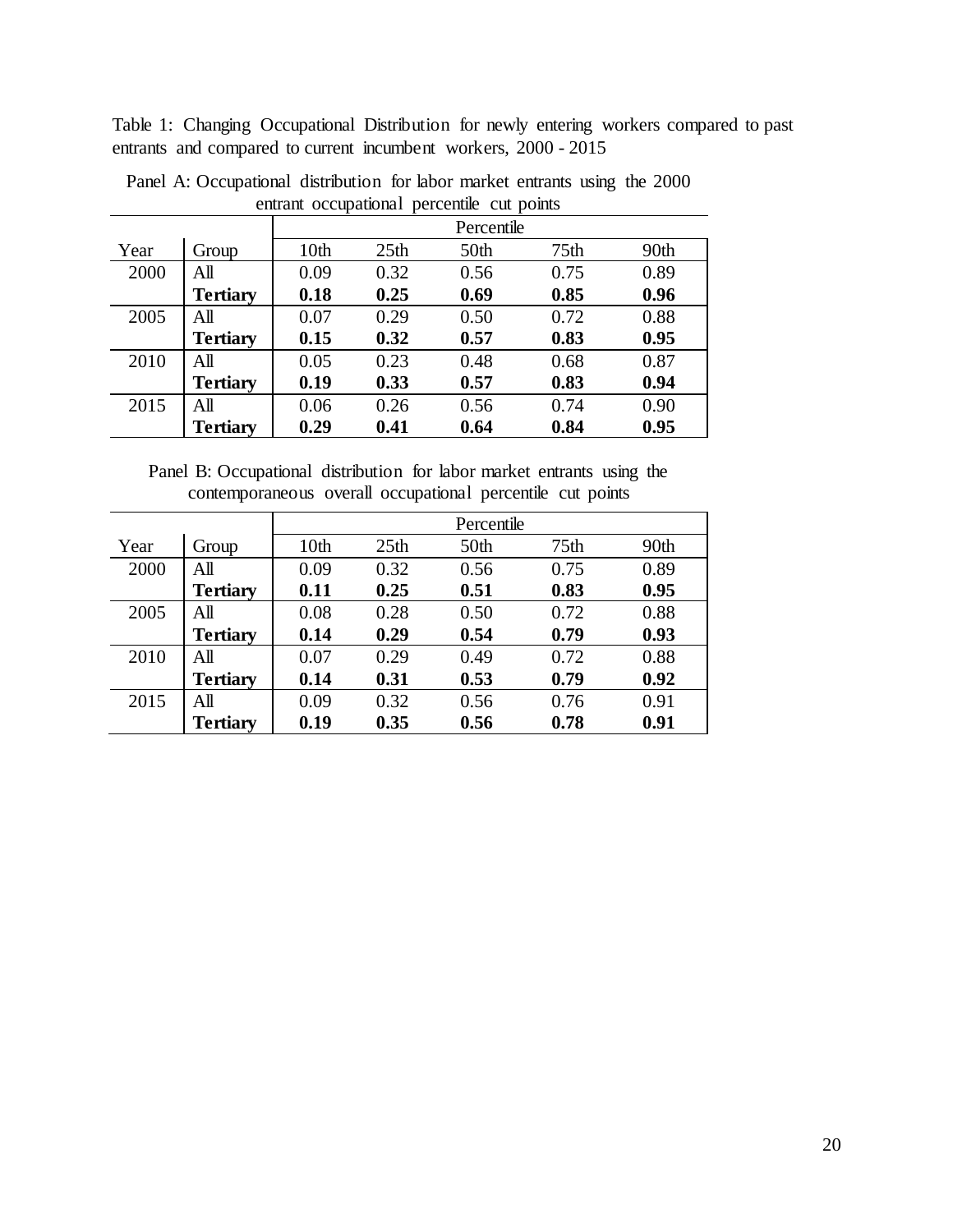|                                                                                                           | <b>Education Group</b> |            |                         |                      |                 |
|-----------------------------------------------------------------------------------------------------------|------------------------|------------|-------------------------|----------------------|-----------------|
| <b>VARIABLES</b>                                                                                          | A <sub>II</sub>        | Primary    | Vocational<br>Secondary | General<br>Secondary | <b>Tertiary</b> |
| 2015 Occupational Wage                                                                                    | $0.025**$              | $-0.108**$ | $-0.071**$              | $-0.016$             | $0.025**$       |
|                                                                                                           | (0.003)                | (0.037)    | (0.018)                 | (0.012)              | (0.005)         |
| 2000 Occupational Wage                                                                                    | $0.033**$              | 0.014      | $0.043**$               | $0.032**$            | $0.032**$       |
|                                                                                                           | (0.002)                | (0.015)    | (0.007)                 | (0.004)              | (0.003)         |
| Vocational Secondary                                                                                      | $0.047**$              |            |                         |                      |                 |
|                                                                                                           | (0.009)                |            |                         |                      |                 |
| General Secondary                                                                                         | $0.031**$              |            |                         |                      |                 |
|                                                                                                           | (0.009)                |            |                         |                      |                 |
| Tertiary                                                                                                  | $0.194**$              |            |                         |                      |                 |
|                                                                                                           | (0.012)                |            |                         |                      |                 |
| Fixed Term in 2000                                                                                        | $-0.045**$             | $-0.017$   | $-0.049**$              | $-0.047**$           | $-0.058**$      |
|                                                                                                           | (0.006)                | (0.018)    | (0.009)                 | (0.010)              | (0.011)         |
| Fixed Term in 2015                                                                                        | $-0.223**$             | $-0.117**$ | $-0.137**$              | $-0.207**$           | $-0.373**$      |
|                                                                                                           | (0.011)                | (0.028)    | (0.014)                 | (0.015)              | (0.028)         |
| Self-employed in 2000                                                                                     | 0.008                  | 0.002      | $-0.004$                | $-0.012$             | 0.010           |
|                                                                                                           | (0.014)                | (0.035)    | (0.019)                 | (0.020)              | (0.037)         |
| NonSlovene                                                                                                | 0.011                  | $-0.066**$ | $0.022*$                | 0.037                | 0.073           |
|                                                                                                           | (0.012)                | (0.021)    | (0.013)                 | (0.033)              | (0.066)         |
| Minimum                                                                                                   | $-0.557**$             | $-1.476**$ | $-1.184**$              | $-0.760**$           | $-0.696**$      |
| Wage/Occupational Wage                                                                                    |                        |            |                         |                      |                 |
|                                                                                                           | (0.033)                | (0.241)    | (0.121)                 | (0.098)              | (0.070)         |
| Constant                                                                                                  | $1.883**$              | $3.375**$  | $2.855**$               | $2.304**$            | $2.170**$       |
|                                                                                                           | (0.042)                | (0.386)    | (0.189)                 | (0.140)              | (0.0715)        |
| <b>Observations</b>                                                                                       | 20935                  | 1630       | 4957                    | 6700                 | 7648            |
| R-squared                                                                                                 | 0.45                   | 0.22       | 0.23                    | 0.22                 | 0.27            |
| Robust standard errors in parentheses, **p<0.05, *p<0.1. Regression includes a dummy variable for missing |                        |            |                         |                      |                 |

Table 2: Regressions Explaining Variation in Log Wages in 2015 for the 2000 Labor Market Entry Cohort

 $p<0.05$ , \*  $p<0.1$ . Regression includes a dummy variable for missing occupational information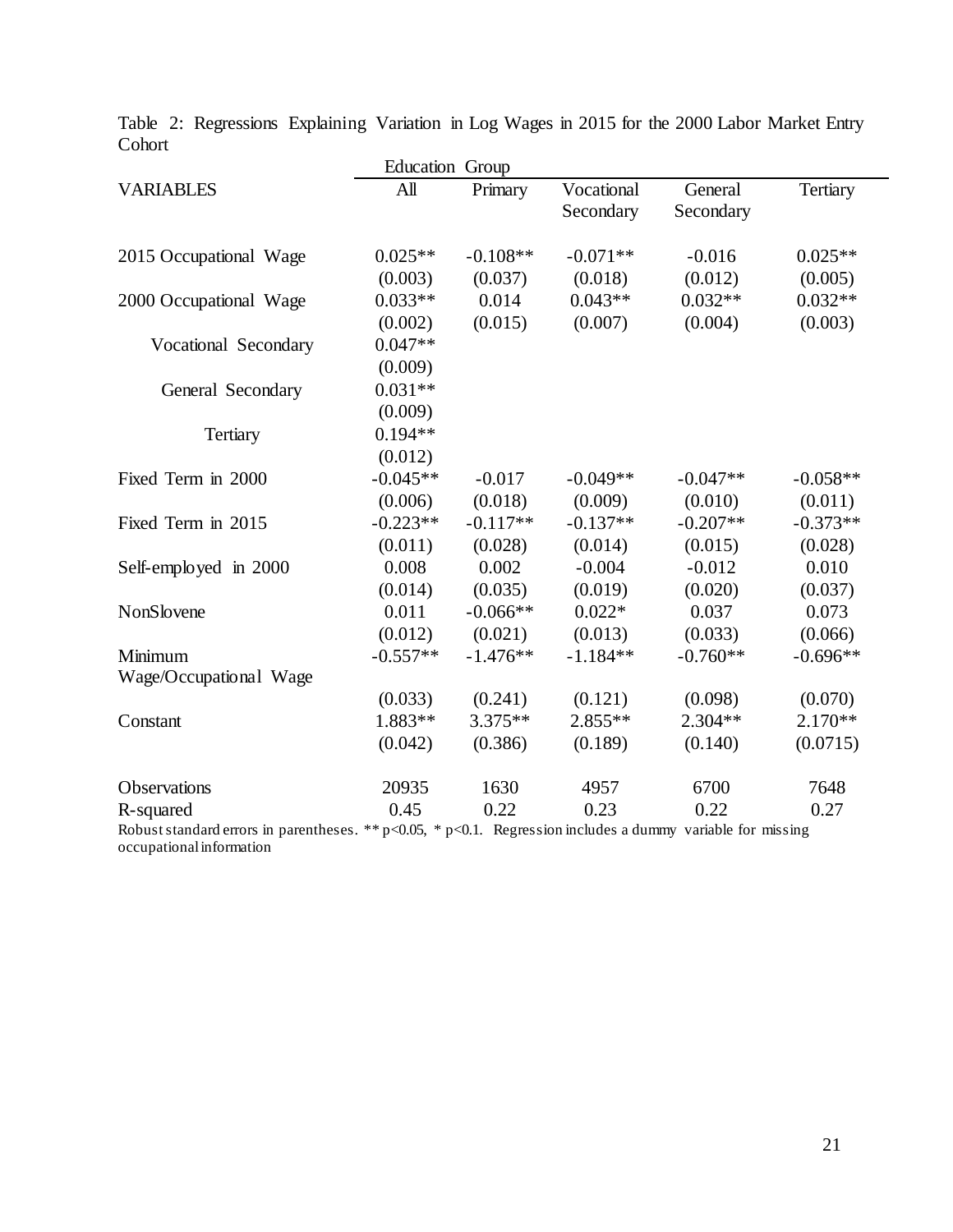|                         | Men         | Women        | All          |
|-------------------------|-------------|--------------|--------------|
| Education Substitution: | $-1.417***$ | $-0.996***$  | $-1.290***$  |
| $\sigma_{edu}$          | (0.253)     | (0.102)      | (0.146)      |
| Age Sustitution:        | $-0.0133$   | $-0.0587***$ | $-0.0841***$ |
| $\sigma_A$              | (0.0251)    | (0.0117)     | (0.0187)     |
| Cohort Share Going to   | $-0.349***$ | $-0.325***$  | $-.387***$   |
| College: $a$            | (0.0313)    | (0.0214)     | (0.0214)     |
| $\mathbb{R}^2$          | 0.57        | 0.65         | 0.70         |

Table 3: Summary of the coefficients and standard errors of equations estimated using equation (7)  $\ln \left( \frac{w_{jt}^C}{w_{j}^H} \right)$  $\left(\frac{w_{jt}^{\alpha}}{w_{jt}^{H}}\right) = \ln\left(\frac{\alpha_t}{1-\alpha}\right)$  $\left(\frac{\alpha_t}{1-\alpha_t}\right) + a\theta_j - \frac{1}{\sigma_{ee}}$  $\frac{1}{\sigma_{edu}}\ln\left(\frac{c_t^e}{H_t}\right)$  $\left(\frac{c_t^e}{H_t}\right) - \frac{1}{\sigma_A}$  $\frac{1}{\sigma_A} \left[ \ln \left( \frac{c_{jt}^e}{H_{jt}} \right) - \ln \left( \frac{c_t^e}{H_t} \right) \right]$  $\frac{c_t}{H_t}$ )

Source: Author's computation based on birth cohort aggregations of the universe of all workers in the Slovenia labor market aged 25-60 who had a college degree or a secondary degree, 1991 – 2015. Coefficients corrected for clustering at the birth cohort level. Regression includes controls for annual trend, the annual unemployment rate, average occupational wage, and the percentage increase in the occupational wage bill.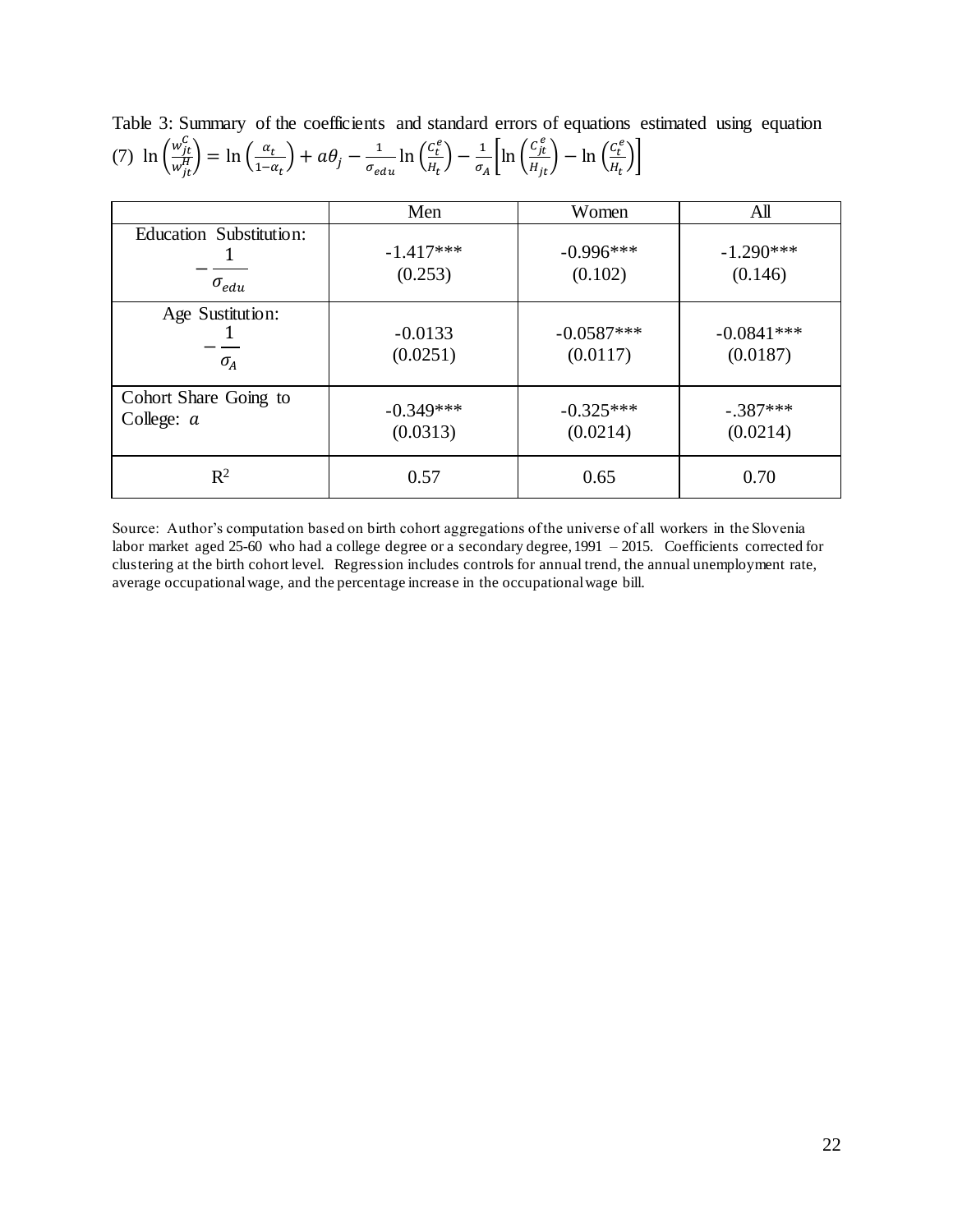

Figure 1A: Gini coefficients in Slovenia based on wages, 1991-2015

Source: Author's computation based on the universe of all workers in the Slovenia labor market aged 25-60, 1991 - 2015

Figure 1B: Gini coefficients based on income in selected transition economies, early 1990s and 2015

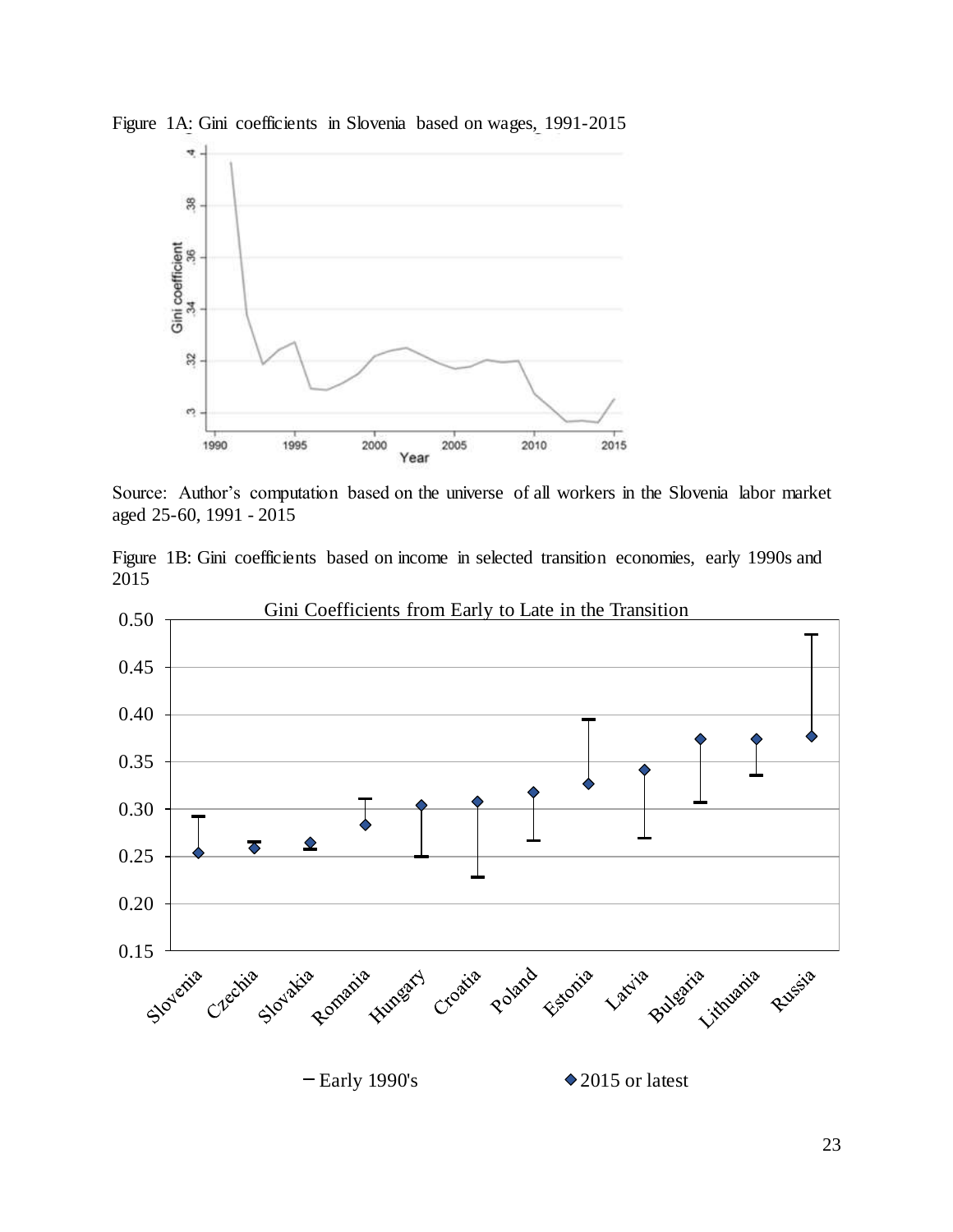

Figure 2: Time path of output per hour in Transition Economies and In the European Union, 1990-2014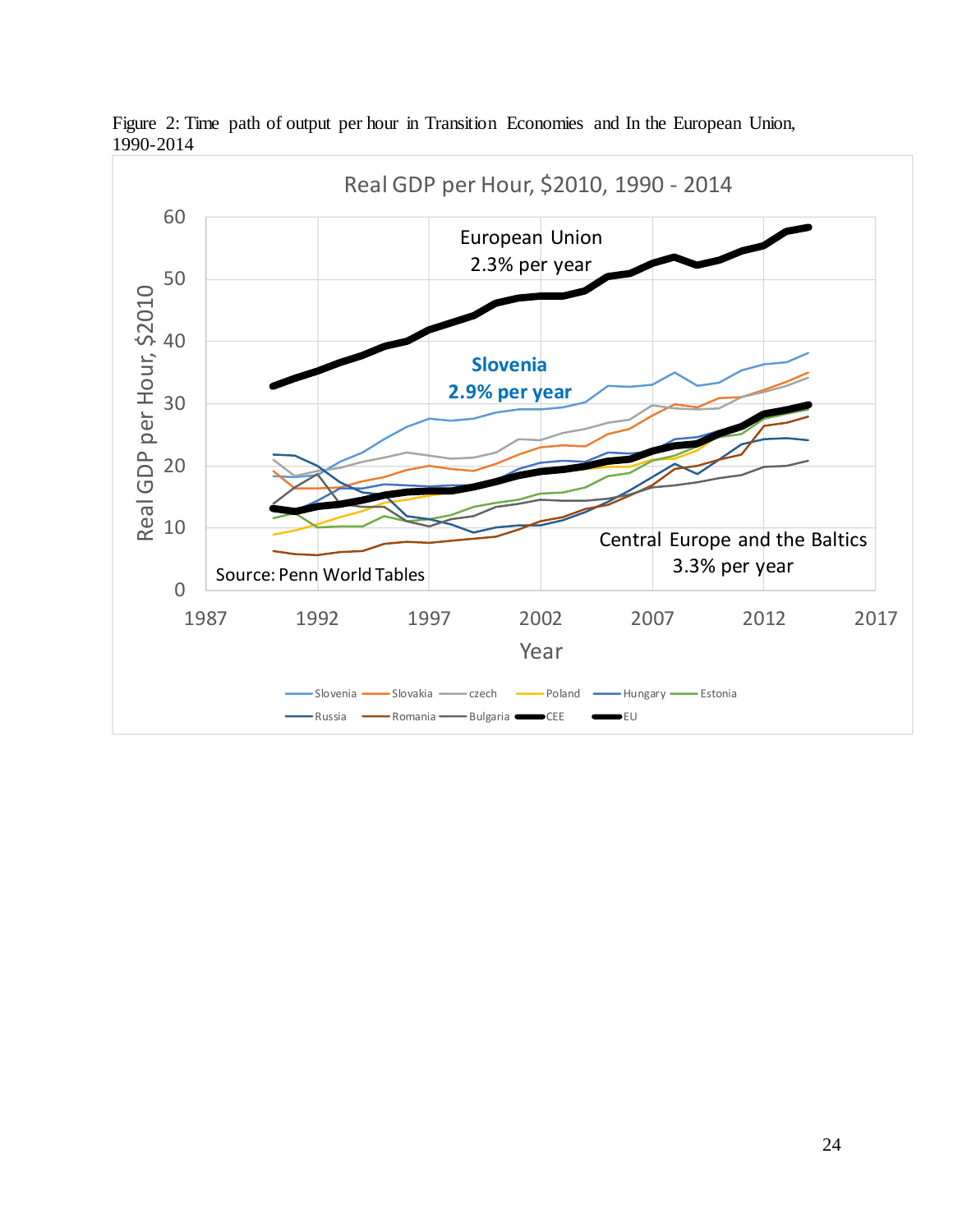

Figure 3A: Cross-sectional Male Earnings by Years of Potential Experience, 1991-2015

Figure 3B: Cross-sectional Female Earnings by Years of Potential Experience, 1991-2015



Source: Author's computation based on the universe of all workers in the Slovenia labor market aged 25-60, various years, 1991 – 2015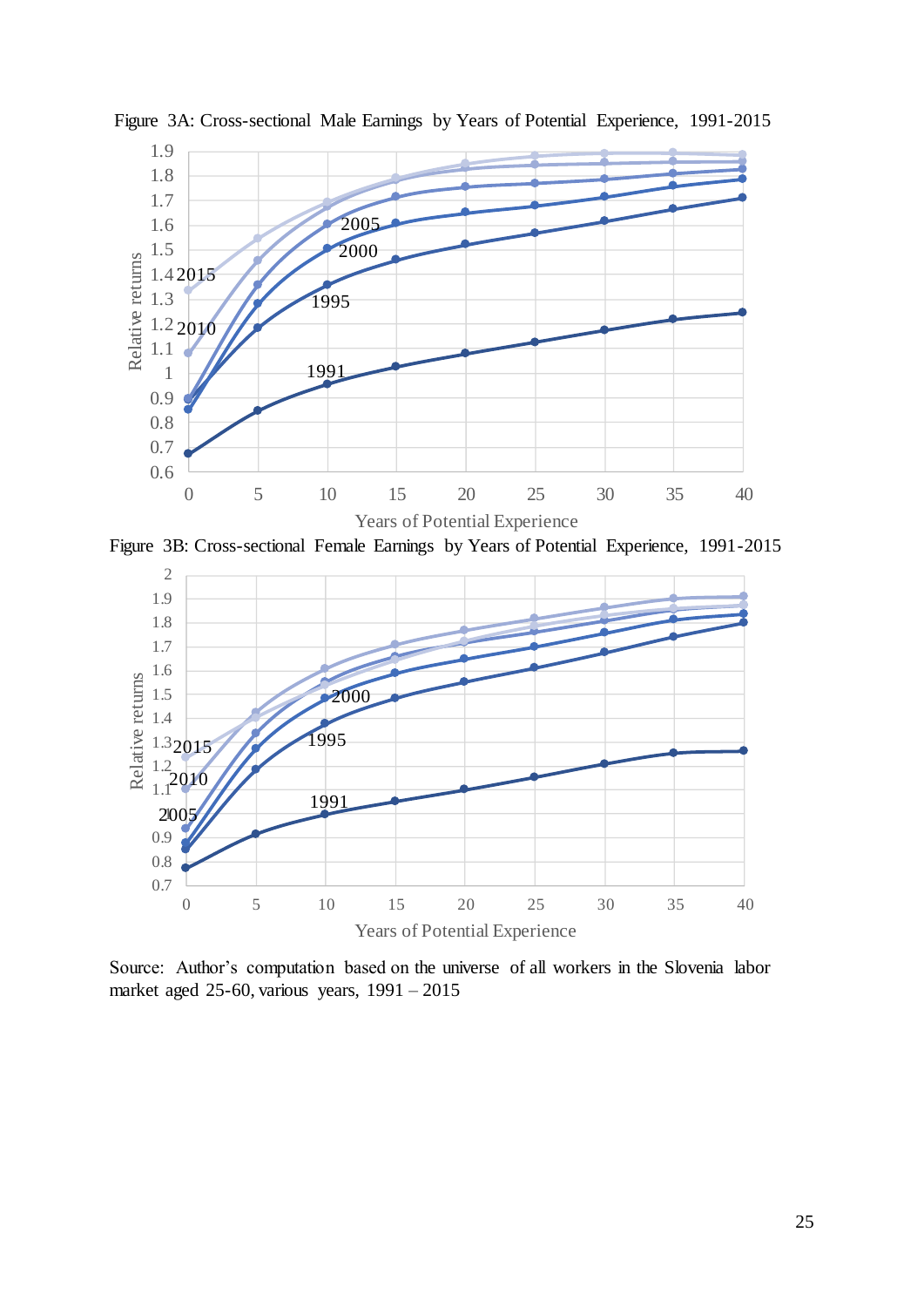

Figure 3C: Cross-sectional Male Earnings by Years of Potential Experience, 1991-2015, with cohort returns superimposed

Source: Author's computation based on the universe of all workers in the Slovenia labor market aged 25-60, various years, 1991 – 2015

# FIGURE 3D: Longitudinal Male Earnings by Years of Potential Experience, various birth cohorts



Source: Author's computation based on the universe of all workers in the Slovenia labor market born in 1945, 1955, 1965, and 1975 and observed employed in any of the years 1991 – 2015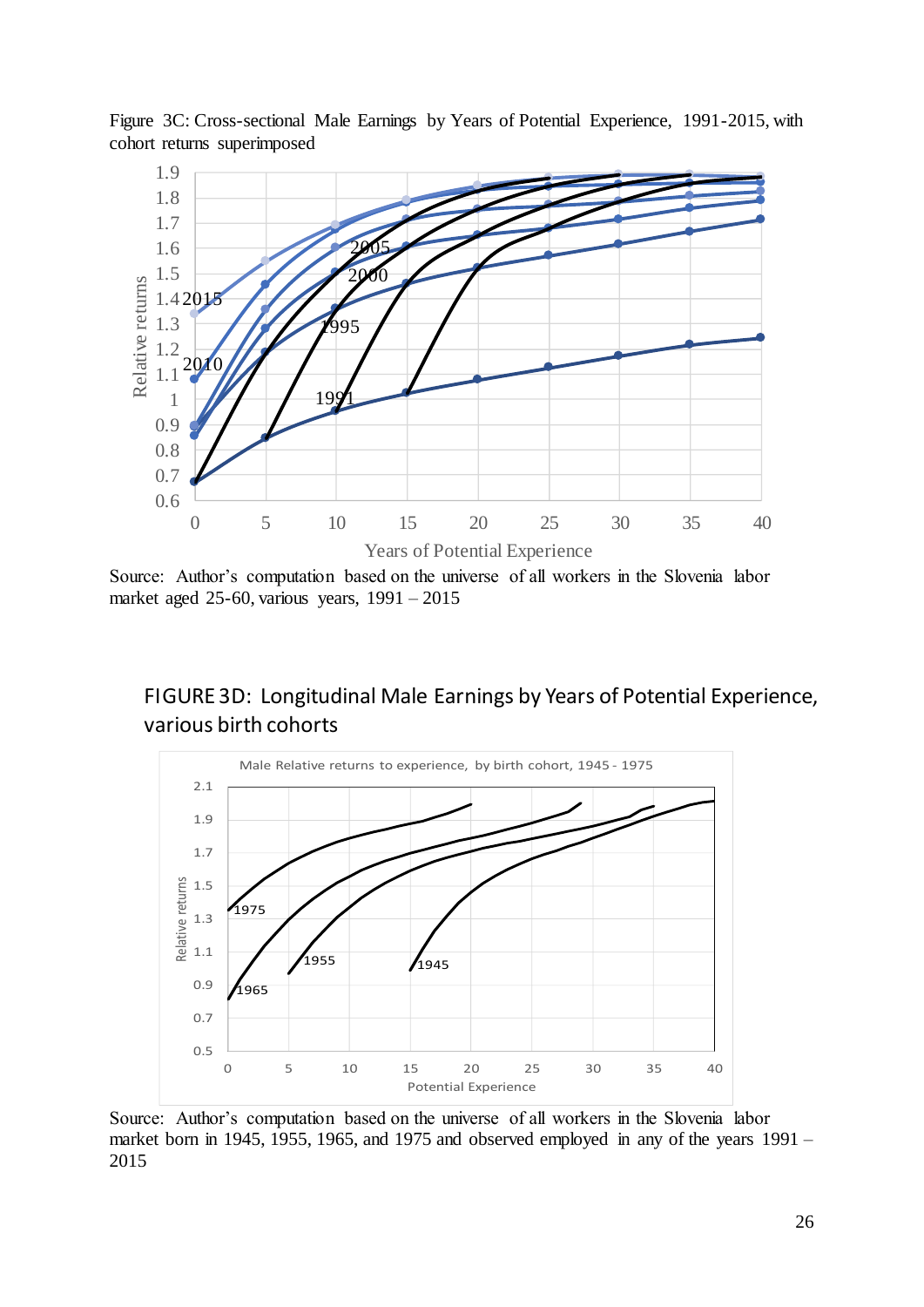

Figure 4A: Estimated male returns to schooling by education group for various years between 1991-2015





Source: Author's computation based on the universe of all workers in the Slovenia labor market aged 25-60, various years, 1991 – 2015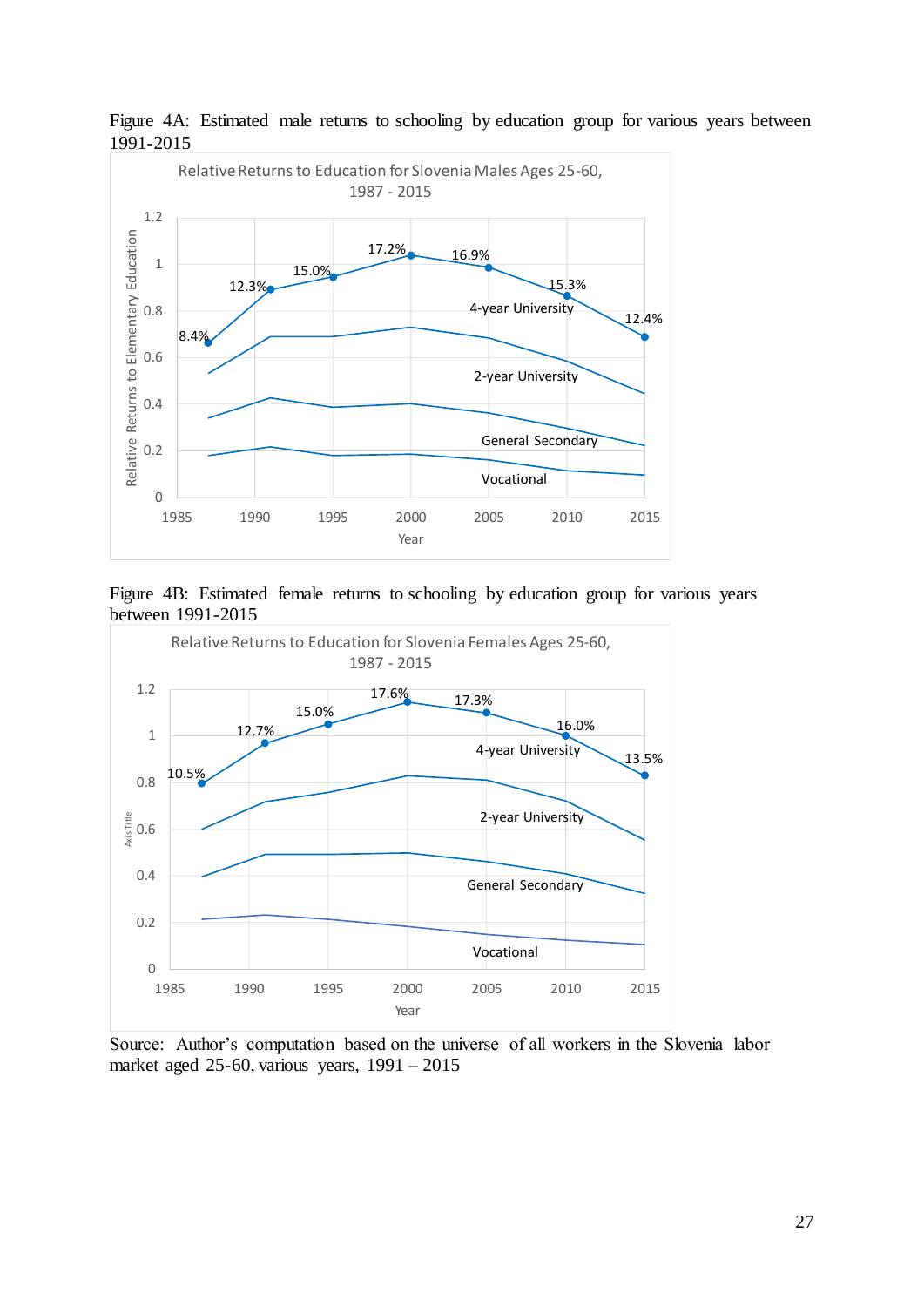



Figure 6: Longitudinal Gini coefficients for various birth cohorts in Slovenia



Source: Author's computation based on the universe of all workers in the Slovenia labor market born in 5-year intervals from 1945-1980. Gini coefficients are computed for each of the years 1991 – 2015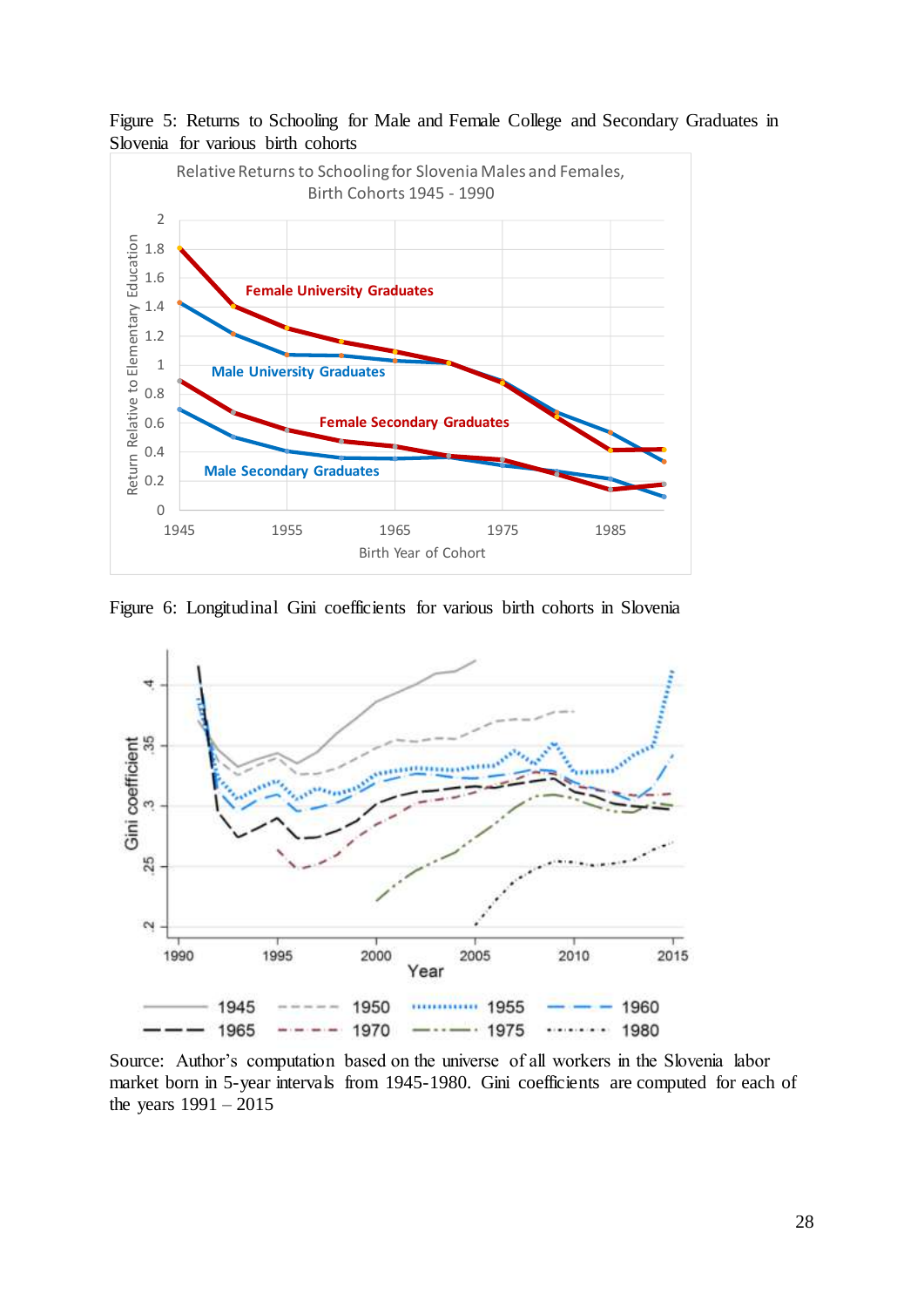

Figure 7: Ratio of first-year college entrants to the population of 19 year-olds, 1952-2013

Source: Statistical Yearbook of the Republic of Slovenia, various years.

Figure 8A: Distribution of workers across occupations ordered by relative occupational productivity, 2000-2015. All workers and all new labor market entrants.



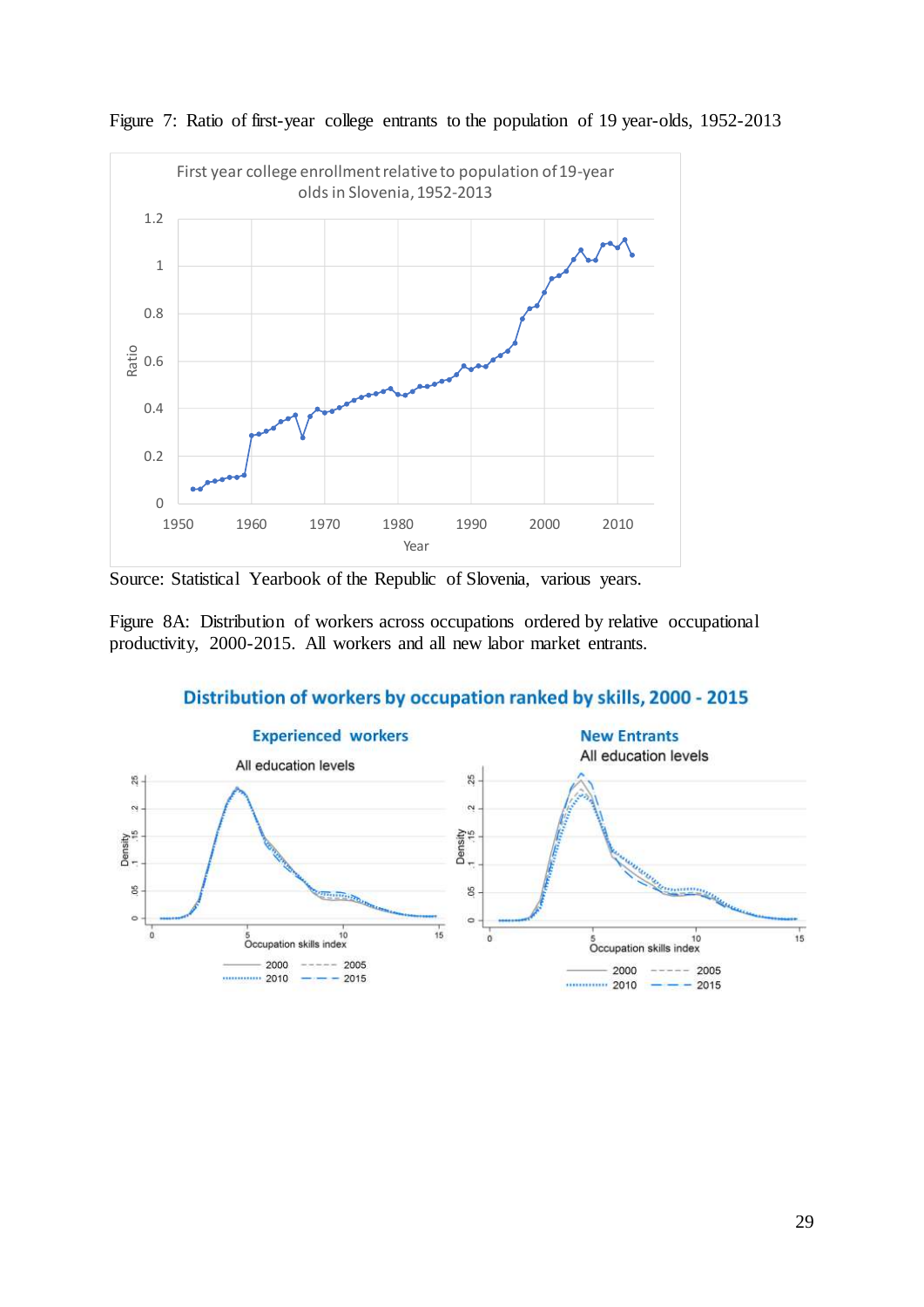Figure 8B: Distribution of workers across occupations ordered by relative occupational productivity, 2000-2015. All college-educated workers and all new college-educated labor market entrants.

## Distribution of tertiary educated workers by occupation ranked by skills, 2000 - 2015



Figure 9: Relationship between 2000 and 2015 occupational status for the 2000 labor market entry cohort, by educational attainment level



Source: Author's computation based on the universe of all workers entering the Slovenia labor market in 2000 and still working in 2015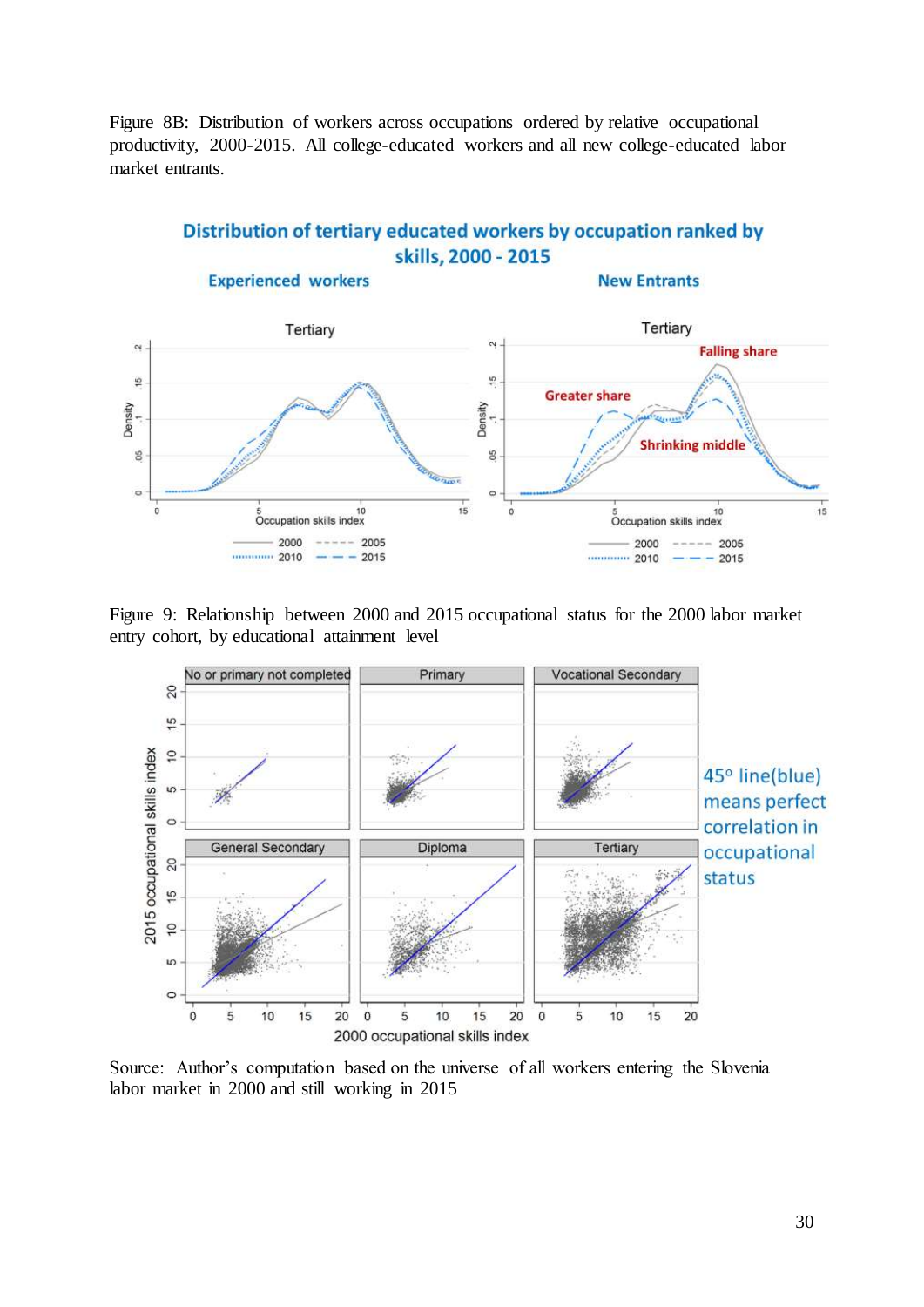## **Appendix Table A1: Cross-Sectional Male Earnings by Years of Potential Experience, 1991-2015**

|                                              |                  |              |               | Interaction terms |               |              |
|----------------------------------------------|------------------|--------------|---------------|-------------------|---------------|--------------|
|                                              | Base year - 1991 | 1995         | 2000          | 2005              | 2010          | 2015         |
| Education (omitted group:<br>Primary school) |                  |              |               |                   |               |              |
| Unfinished primary school                    | $-0.0120***$     | $-0.0357***$ | $-0.0202***$  | $-0.00550$        | $-0.00518$    | $-0.00435$   |
|                                              | (0.00344)        | (0.00403)    | (0.00476)     | (0.00523)         | (0.00605)     | (0.00651)    |
| Vocational Secondary                         | $0.220***$       | $-0.0378***$ | $-0.0225***$  | $-0.0449***$      | $-0.0902***$  | $-0.121***$  |
|                                              | (0.00293)        | (0.00325)    | (0.00361)     | (0.00378)         | (0.00358)     | (0.00342)    |
| General Secondary                            | $0.431***$       | $-0.0422***$ | $-0.0190***$  | $-0.0536***$      | $-0.115***$   | $-0.206***$  |
|                                              | (0.00322)        | (0.00358)    | (0.00392)     | (0.00403)         | (0.00395)     | (0.00376)    |
| 2-year University                            | $0.698***$       | $-0.00131$   | $0.0480***$   | 0.00492           | $-0.0897***$  | $-0.248***$  |
|                                              | (0.00488)        | (0.00549)    | (0.00602)     | (0.00634)         | (0.00628)     | (0.00593)    |
| 4-year University                            | $0.903***$       | $0.0514***$  | $0.160***$    | $0.117***$        | $-0.00560$    | $-0.208***$  |
|                                              | (0.00439)        | (0.00492)    | (0.00532)     | (0.00530)         | (0.00524)     | (0.00508)    |
| Potential experience                         | 44.08***         | 29.72***     | 68.50***      | 77.02***          | 52.42***      | 5.539        |
|                                              | (3.693)          | (4.761)      | (5.023)       | (4.705)           | (4.593)       | (4.295)      |
| Potential experience <sup>2</sup>            | $-2,064***$      | $-1,393***$  | $-4,084***$   | $-4,317***$       | $-2,528***$   | 460.8        |
|                                              | (248.0)          | (322.1)      | (343.7)       | (322.3)           | (315.7)       | (293.9)      |
| Potential experience <sup>3</sup>            | 54,652***        | 26,251***    | 98,677***     | 95,014***         | 43,464***     | $-31,987***$ |
|                                              | (6,781)          | (8, 878)     | (9,529)       | (8.957)           | (8,824)       | (8,200)      |
| Potential experience <sup>4</sup>            | $-540.932***$    | $-153,810*$  | $-843,123***$ | $-739,728***$     | $-243,558***$ | 415,101***   |
|                                              | (64, 575)        | (85, 214)    | (91, 825)     | (86, 636)         | (85,917)      | (79, 893)    |
| Observations                                 |                  |              | 9,016,308     |                   |               |              |
| R-squared                                    |                  |              | 0.458         |                   |               |              |

These regressions were used to generate Figures 3A, 3C, and 4A

Notes: Above regressions also include dummy variables for Slovene citizenship and type of employment contract (all interacted with yearly dummies), as well as quarterly dummies for each of the 24 time periods. Standard errors clustered by worker are in parentheses. \*\*\* p<0.01, \*\* p<0.05, \* p<0.1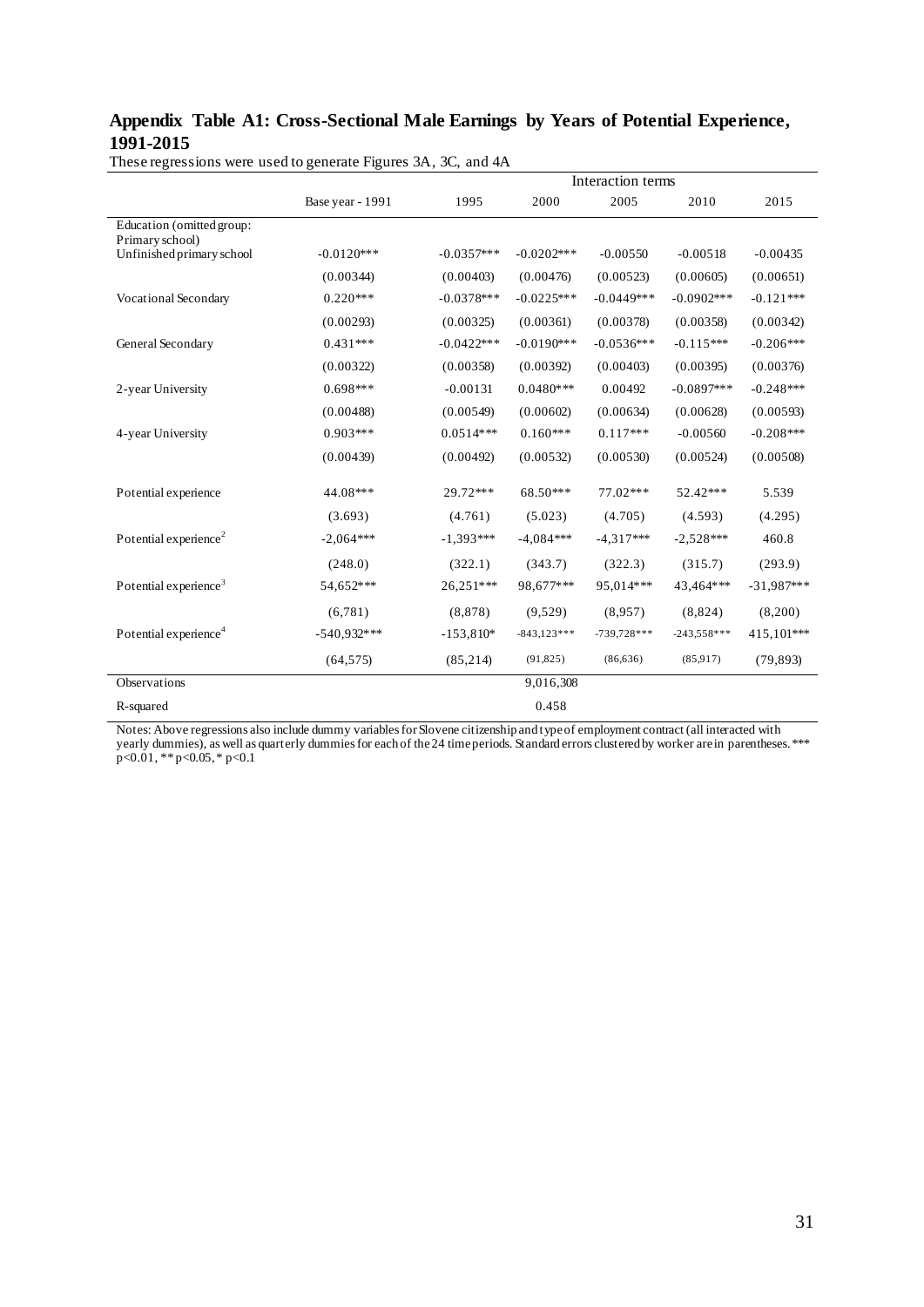## **Appendix Table A2: Cross-Sectional Female Earnings by Years of Potential Experience, 1991-2015**

|                                              |                  |              |               | <b>Interaction terms</b> |               |              |
|----------------------------------------------|------------------|--------------|---------------|--------------------------|---------------|--------------|
|                                              | Base year - 1991 | 1995         | 2000          | 2005                     | 2010          | 2015         |
| Education (omitted group:<br>Primary school) |                  |              |               |                          |               |              |
| Unfinished primary school                    | $-0.0640***$     | $-0.0428***$ | $-0.0485***$  | $-0.0134**$              | $0.0521***$   | 0.00463      |
|                                              | (0.00327)        | (0.00378)    | (0.00473)     | (0.00532)                | (0.00749)     | (0.00786)    |
| Vocational Secondary                         | $0.230***$       | $-0.0137***$ | $-0.0457***$  | $-0.0776***$             | $-0.106***$   | $-0.124***$  |
|                                              | (0.00276)        | (0.00302)    | (0.00330)     | (0.00333)                | (0.00357)     | (0.00343)    |
| General Secondary                            | $0.483***$       | $0.0108***$  | $0.0191***$   | $-0.0184***$             | $-0.0742***$  | $-0.156***$  |
|                                              | (0.00267)        | (0.00294)    | (0.00317)     | (0.00317)                | (0.00347)     | (0.00332)    |
| 2-year University                            | $0.681***$       | $0.0803***$  | $0.159***$    | $0.137***$               | $0.0446$ ***  | $-0.126***$  |
|                                              | (0.00332)        | (0.00378)    | (0.00401)     | (0.00414)                | (0.00439)     | (0.00427)    |
| 4-year University                            | $0.927***$       | $0.138***$   | $0.239***$    | $0.189***$               | $0.0790***$   | $-0.0953***$ |
|                                              | (0.00414)        | (0.00451)    | (0.00473)     | (0.00465)                | (0.00482)     | (0.00471)    |
|                                              |                  |              |               |                          |               |              |
| Potential experience                         | 37.51***         | 48.21***     | 66.35***      | 67.59***                 | 46.45***      | 0.428        |
|                                              | (3.708)          | (4.725)      | (4.684)       | (4.405)                  | (4.294)       | (4.257)      |
| Potential experience <sup>2</sup>            | $-2,108***$      | $-2,184***$  | $-3,590***$   | $-3,555***$              | $-2,220***$   | 1,253***     |
|                                              | (259.9)          | (337.2)      | (335.4)       | (313.2)                  | (306.4)       | (301.0)      |
| Potential experience <sup>3</sup>            | 68,229***        | 39,508***    | 82,730***     | 77,505***                | 43,659***     | $-57,265***$ |
|                                              | (7, 450)         | (9,837)      | (9, 771)      | (9,086)                  | (8,932)       | (8,690)      |
| Potential experience <sup>4</sup>            | $-783,164***$    | $-195,794*$  | $-676,706***$ | $-596,353***$            | $-304,029***$ | 700,911***   |
|                                              | (74, 443)        | (99, 935)    | (98, 987)     | (91, 855)                | (90, 923)     | (87, 460)    |
| Observations                                 |                  |              | 7,632,689     |                          |               |              |
| R-squared                                    |                  |              | 0.563         |                          |               |              |

These regressions were used to generate Figure 3B and 4B

Notes: Above regressions also include dummy variables for Slovene citizenship and type of employment contract (all interacted with yearly dummies), as well as quarterly dummies for each of the 24 time periods. Standard errors clustered by worker are in parentheses. \*\*\* p<0.01, \*\* p<0.05, \* p<0.1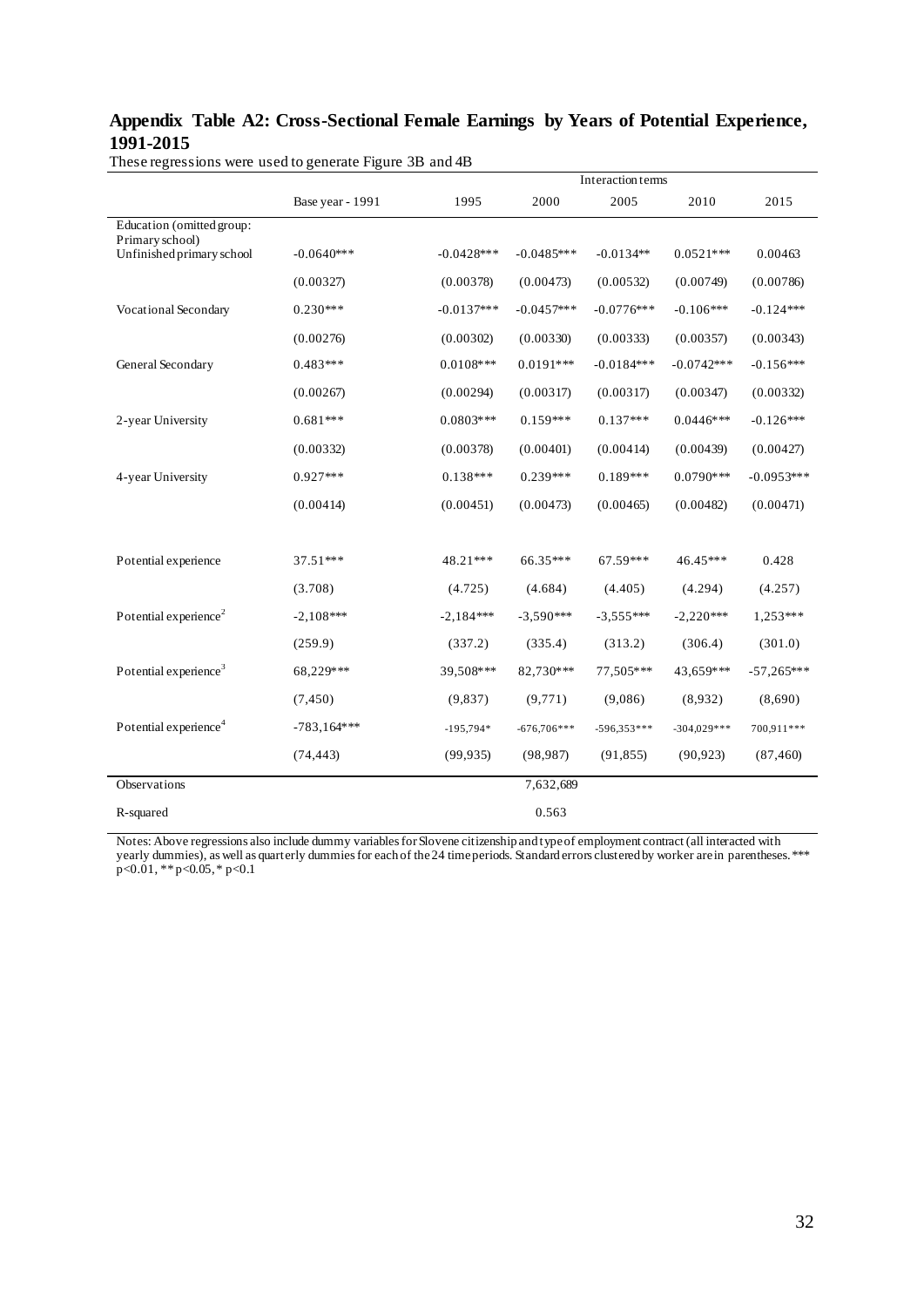# **Appendix Table A3: Returns to Schooling in Slovenia for various birth cohorts, men**

These regressions were used to generate part of Figure 5

|                                           | Cohort birth year |              |               |               |             |  |  |
|-------------------------------------------|-------------------|--------------|---------------|---------------|-------------|--|--|
|                                           | 1945              | 1955         | 1965          | 1975          | 1985        |  |  |
| Education (omitted group: Primary school) |                   |              |               |               |             |  |  |
| Unfinished primary school                 | $-0.267***$       | $-0.164***$  | $-0.0631***$  | $-0.0903***$  | $-0.112***$ |  |  |
|                                           | (0.0220)          | (0.0114)     | (0.0186)      | (0.0271)      | (0.0309)    |  |  |
| Vocational Secondary                      | $0.425***$        | $0.215***$   | $0.182***$    | $0.126***$    | $0.124***$  |  |  |
|                                           | (0.0199)          | (0.00900)    | (0.00834)     | (0.00921)     | (0.0114)    |  |  |
| General Secondary                         | $0.696***$        | $0.405***$   | $0.354***$    | $0.309***$    | $0.215***$  |  |  |
|                                           | (0.0228)          | (0.0104)     | (0.00959)     | (0.00949)     | (0.0115)    |  |  |
| 2-year University                         | 1.087***          | $0.721***$   | $0.680***$    | $0.580***$    | $0.312***$  |  |  |
|                                           | (0.0319)          | (0.0179)     | (0.0156)      | (0.0157)      | (0.0175)    |  |  |
| 4-year University                         | $1.430***$        | $1.072***$   | $1.032***$    | $0.890***$    | $0.534***$  |  |  |
|                                           | (0.0319)          | (0.0161)     | (0.0133)      | (0.0115)      | (0.0128)    |  |  |
| Potential experience                      | $0.0308$ ***      | $0.0250***$  | $0.0347***$   | $0.00936**$   | 0.00109     |  |  |
|                                           | (0.00972)         | (0.00337)    | (0.00269)     | (0.00438)     | (0.00658)   |  |  |
| Potential experience <sup>2</sup>         | $0.000525***$     | $0.000140**$ | $-0.000148**$ | $0.000531***$ | $0.000620*$ |  |  |
|                                           | (0.000149)        | $(6.02e-05)$ | $(6.43e-05)$  | (0.000147)    | (0.000342)  |  |  |
| Constant                                  | $-1.293***$       | $-0.0473$    | $0.364***$    | 0.989***      | $1.260***$  |  |  |
|                                           | (0.175)           | (0.0563)     | (0.0375)      | (0.0415)      | (0.0293)    |  |  |
|                                           |                   |              |               |               |             |  |  |
| Observations                              | 520,680           | 1,914,165    | 2,129,654     | 1,297,953     | 480,588     |  |  |

Notes: Above regressions also include dummy variables for Slovene citizenship and type of employment contract, as well as 3 quarterly dummies. Standard errors clustered by worker are in parentheses. Above estimates are corrected for selection, where the selection equations also include up to 4th order terms for age. \*\*\* p<0.01, \*\* p<0.05, \* p<0.1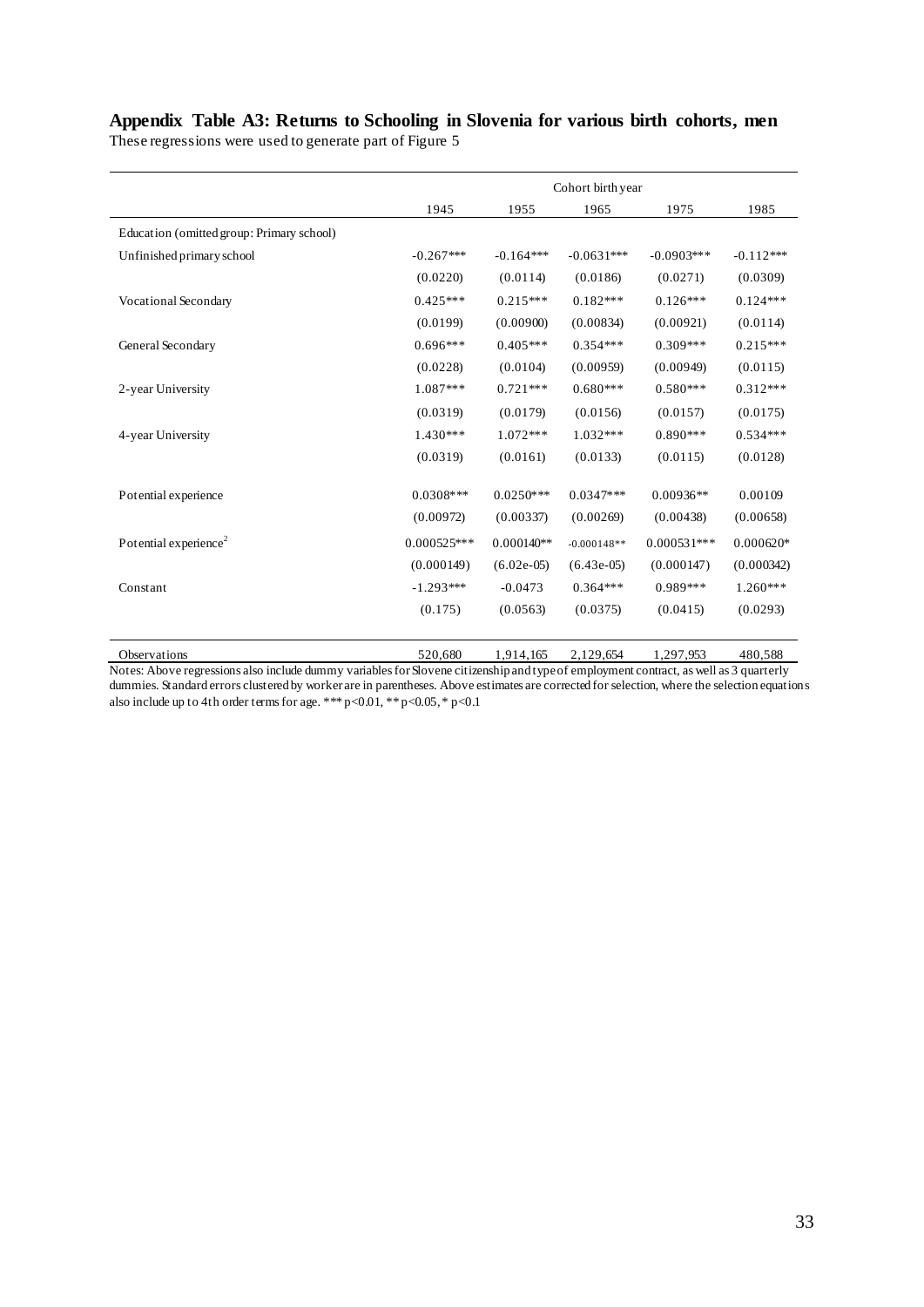#### **Appendix Table A4: Returns to Schooling in Slovenia for various birth cohorts, women** These regressions were used to generate part of Figure 5

|                                                                        | Cohort birth year                                                                                                                                                                                                                                                                                                                                                                                                                                                                                                                                        |             |             |              |             |  |  |
|------------------------------------------------------------------------|----------------------------------------------------------------------------------------------------------------------------------------------------------------------------------------------------------------------------------------------------------------------------------------------------------------------------------------------------------------------------------------------------------------------------------------------------------------------------------------------------------------------------------------------------------|-------------|-------------|--------------|-------------|--|--|
|                                                                        | 1945                                                                                                                                                                                                                                                                                                                                                                                                                                                                                                                                                     | 1955        | 1965        | 1975         | 1985        |  |  |
| Education (omitted group: Primary school)<br>Unfinished primary school | $-0.369***$                                                                                                                                                                                                                                                                                                                                                                                                                                                                                                                                              | $-0.206***$ | $-0.115***$ | 0.00811      | $-0.0107$   |  |  |
|                                                                        |                                                                                                                                                                                                                                                                                                                                                                                                                                                                                                                                                          | (0.0101)    | (0.0164)    | (0.0451)     | (0.0413)    |  |  |
| Vocational Secondary                                                   | $0.601***$                                                                                                                                                                                                                                                                                                                                                                                                                                                                                                                                               | $0.258***$  | $0.149***$  | $0.0779***$  | $-0.0281**$ |  |  |
|                                                                        | (0.0219)<br>(0.0214)<br>(0.00819)<br>(0.00687)<br>$0.891***$<br>$0.551***$<br>$0.438***$<br>(0.0191)<br>(0.00795)<br>(0.00696)<br>$0.860***$<br>1.283***<br>$0.746***$<br>(0.0239)<br>(0.00966)<br>(0.0104)<br>1.808***<br>$1.255***$<br>1.092***<br>(0.0344)<br>(0.0125)<br>(0.00994)<br>$0.182***$<br>$0.0176$ ***<br>$0.0400$ ***<br>(0.0121)<br>(0.00402)<br>(0.00233)<br>$-0.00117***$<br>$0.000318***$<br>$-0.00037***$<br>(0.000188)<br>$(7.63e-05)$<br>$(5.77e-05)$<br>$-4.542***$<br>$-0.0764$<br>$0.222***$<br>(0.213)<br>(0.0584)<br>(0.0309) | (0.0103)    | (0.0133)    |              |             |  |  |
| General Secondary                                                      | 429,120<br>1,524,322<br>1,735,930                                                                                                                                                                                                                                                                                                                                                                                                                                                                                                                        | $0.349***$  | $0.143***$  |              |             |  |  |
|                                                                        |                                                                                                                                                                                                                                                                                                                                                                                                                                                                                                                                                          |             |             | (0.00896)    | (0.0126)    |  |  |
| 2-year University                                                      |                                                                                                                                                                                                                                                                                                                                                                                                                                                                                                                                                          |             |             | $0.561***$   | $0.123***$  |  |  |
|                                                                        |                                                                                                                                                                                                                                                                                                                                                                                                                                                                                                                                                          |             |             | (0.0126)     | (0.0168)    |  |  |
| 4-year University                                                      |                                                                                                                                                                                                                                                                                                                                                                                                                                                                                                                                                          |             |             | $0.877***$   | $0.412***$  |  |  |
|                                                                        |                                                                                                                                                                                                                                                                                                                                                                                                                                                                                                                                                          |             |             | (0.00989)    | (0.0138)    |  |  |
|                                                                        |                                                                                                                                                                                                                                                                                                                                                                                                                                                                                                                                                          |             |             | $0.0150$ *** | 0.00725     |  |  |
| Potential experience                                                   |                                                                                                                                                                                                                                                                                                                                                                                                                                                                                                                                                          |             |             |              |             |  |  |
|                                                                        |                                                                                                                                                                                                                                                                                                                                                                                                                                                                                                                                                          |             |             | (0.00416)    | (0.00544)   |  |  |
| Potential experience <sup>2</sup>                                      |                                                                                                                                                                                                                                                                                                                                                                                                                                                                                                                                                          |             |             | 0.000132     | $-0.0007**$ |  |  |
|                                                                        |                                                                                                                                                                                                                                                                                                                                                                                                                                                                                                                                                          |             |             | (0.000141)   | (0.000286)  |  |  |
| Constant                                                               |                                                                                                                                                                                                                                                                                                                                                                                                                                                                                                                                                          |             |             | $0.863***$   | $1.292***$  |  |  |
|                                                                        |                                                                                                                                                                                                                                                                                                                                                                                                                                                                                                                                                          |             |             | (0.0428)     | (0.0322)    |  |  |
|                                                                        |                                                                                                                                                                                                                                                                                                                                                                                                                                                                                                                                                          |             |             |              |             |  |  |
| Observations                                                           |                                                                                                                                                                                                                                                                                                                                                                                                                                                                                                                                                          |             |             | 1,045,211    | 387,468     |  |  |

Notes: Above regressions also include dummy variables for Slovene citizenship and type of employment contract, as well as 3 quarterly dummies. Standard errors clustered by worker are in parentheses. Above estimates are corrected for selection, where the selection equations also include up to 4th order terms for age. \*\*\* p<0.01, \*\* p<0.05, \* p<0.1